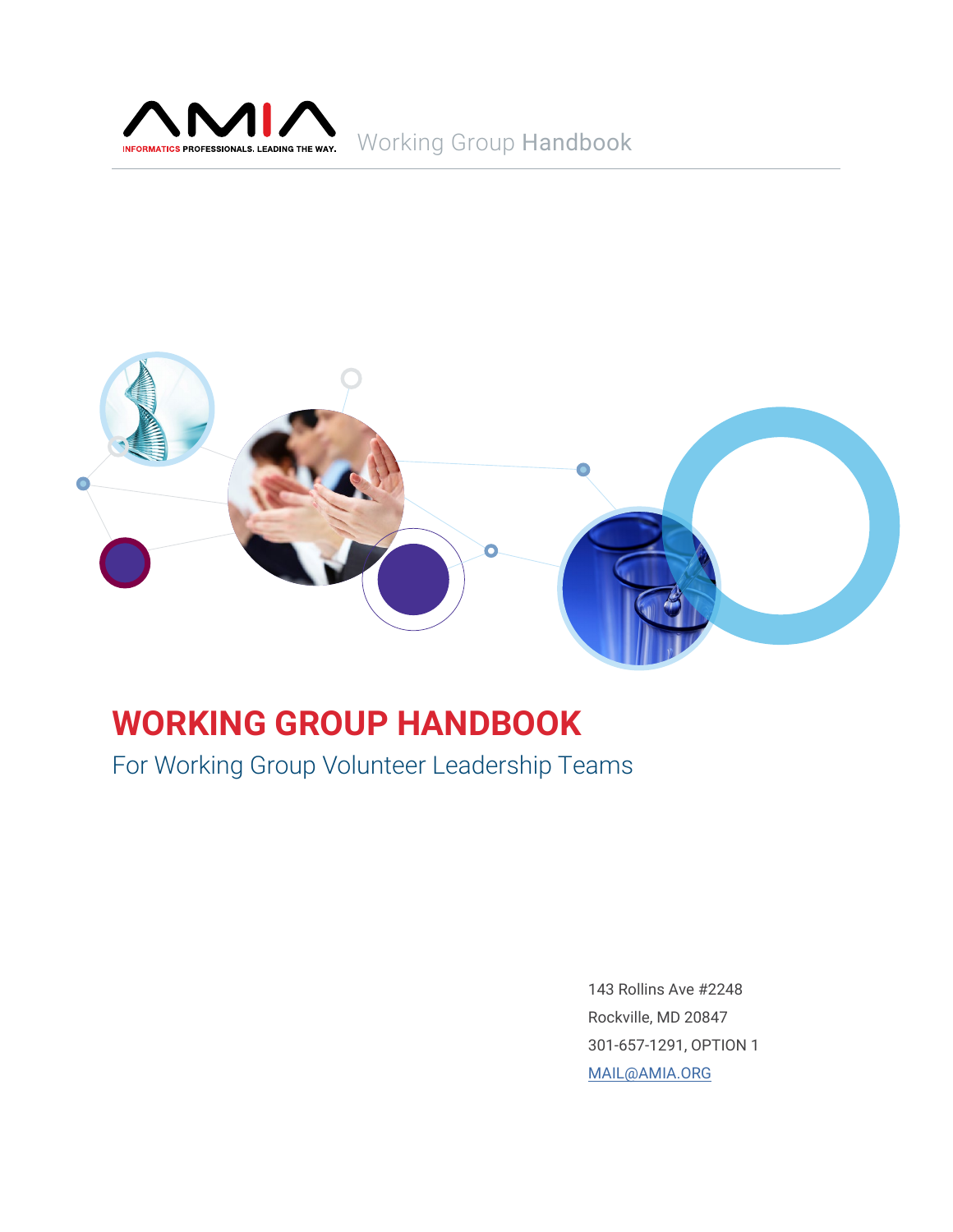<span id="page-1-0"></span>

# **Acknowledgements**

The initial drafting of this document occurred in 2015 under WGSC Chair Martha Adams' guidance and leadership. Additions and revisions occurred in between then and its release in 2018. A significant revision took place in fall 2020 and early 2021, under the leadership of WGSC Chair Vicky Tiase. There had been a growing desire within the WGSC to revise this document to be a true Working Group handbook for all members, and a guide for WG officers in particular, encompassing answers to the questions that officers always have and details about all of the processes that AMIA WG leaders need to know. The 2020-2021 effort answered a growing desire within the WGs for just such a handbook. This effort dovetailed with a significant 2021 AMIA initiative, led by AMIA Board Chair, Patti Dykes, to re-examine AMIA structuring and governance and make changes accordingly to best align our organization with current members' needs and goals for their primary professional home and operate most effectively as the leading Informatics professional association.

In 2015 and in 2021, members of the WGSC and WG leaders reviewed the handbook and offered input and suggestions. In 2021, all WG leaders were asked for their input, and many provided excellent ideas now reflected here. Staff members including former AMIA Membership Director, Rob Rader; current AMIA Vice President of Membership, Lee Anne Pirrello; and AMIA Program Manager, Member Services and Engagement, Kelly Taylor, participated in this work and guided the handbook through the Board review process and dissemination.

We thank the following AMIA volunteer leaders for their significant contribution in the development of the AMIA Working Group Handbook. As members with longtime experience in volunteer leadership, e.g., service as Working Group Chairs and/or members of the Working Group Steering Committee, they are especially qualified in developing and communicating operating parameters and best practices for smooth WG operations and success.

**Catherine K. Craven,** AMIA Working Group Handbook Primary Author, WGSC member (2018-2021; 2008-2011 as Chair, Membership Comm); Chair, Evaluation WG (2012-2015); Chair, Student WG (2005-2008)

**Kirk Phillips** - Chair, KDDM WG (2001-2002) **Jos Aarts** - Chair, POI WG (2011-2012) **Radha Nagaraj** – Chair, Open Source WG (2012-2013) **Li Zhou** – Chair, KRS (2011-2012) **Laura Wiley,** Chair, WGSC (2016-2017) **Albert Lai,** Chair, WGSC (2018-2019) **Vicky Tiase,** Chair, WGSC (2020-2022) **Martha Adams,** Chair, WGSC (2010-2015)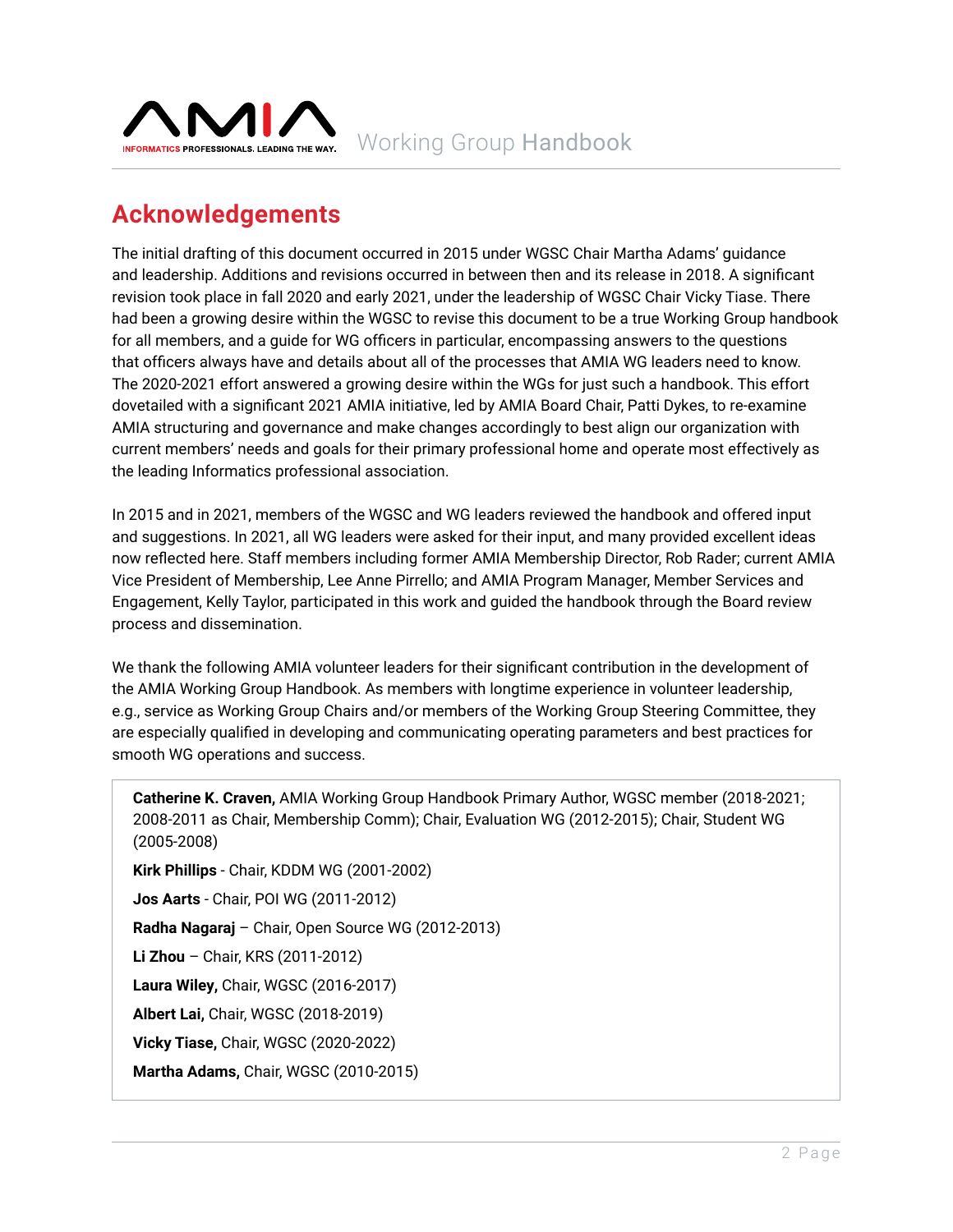

### **Preface**

This Handbook provides a summary of WG leadership roles and responsibilities, WG activities with descriptions, and success metrics based upon the experience of current leaders and review of best practices. In addition, basic information is provided on WG-related processes about which WG leaders will most likely need to know. The WGSC Chair, WGSC members, the VP of Member Services, Director of Member Engagement and other AMIA staff are always go-to resources for further details on processes, and additional, related AMIA documents. (Link to directory)

The Working Group Steering Committee (WGSC), the AMIA Board, and other AMIA leaders are committed to the success of each Working Group (WG), as they implement activities and programs for membership and the profession at large. We recognize that WG leaders step forward with varied backgrounds, experience levels, and aspirations for their WG, and offer this Handbook as a guide to clarify roles, expectations, annual planning and activity-related processes, and above all, to aid WG leaders and WGs in success.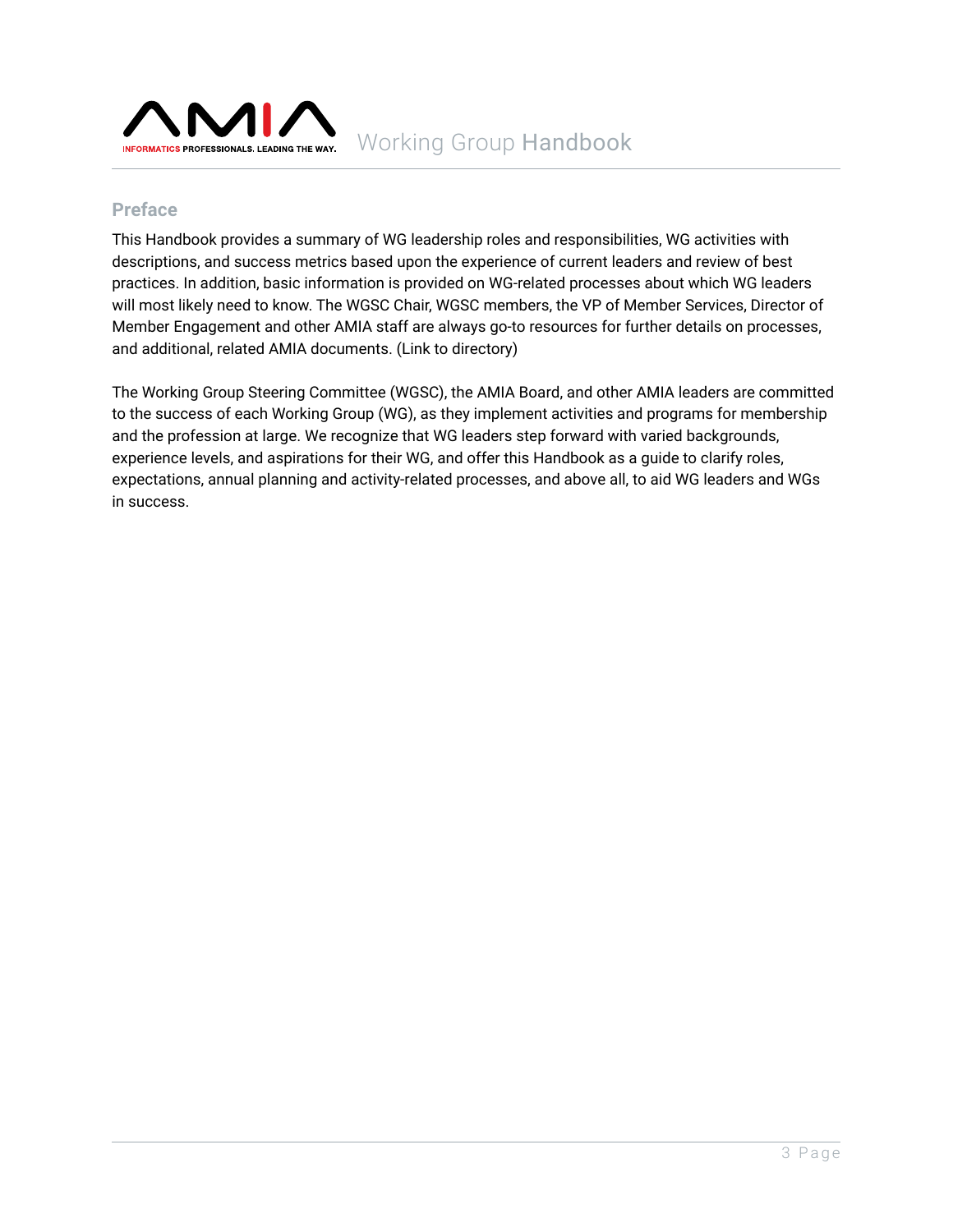

# Table of Contents

| <b>Expectations and Essential Elements</b> |  |
|--------------------------------------------|--|
|                                            |  |
|                                            |  |
|                                            |  |
|                                            |  |
|                                            |  |
|                                            |  |
|                                            |  |
|                                            |  |
|                                            |  |
|                                            |  |
|                                            |  |
|                                            |  |
|                                            |  |
|                                            |  |
|                                            |  |
|                                            |  |
|                                            |  |
|                                            |  |
|                                            |  |
|                                            |  |
|                                            |  |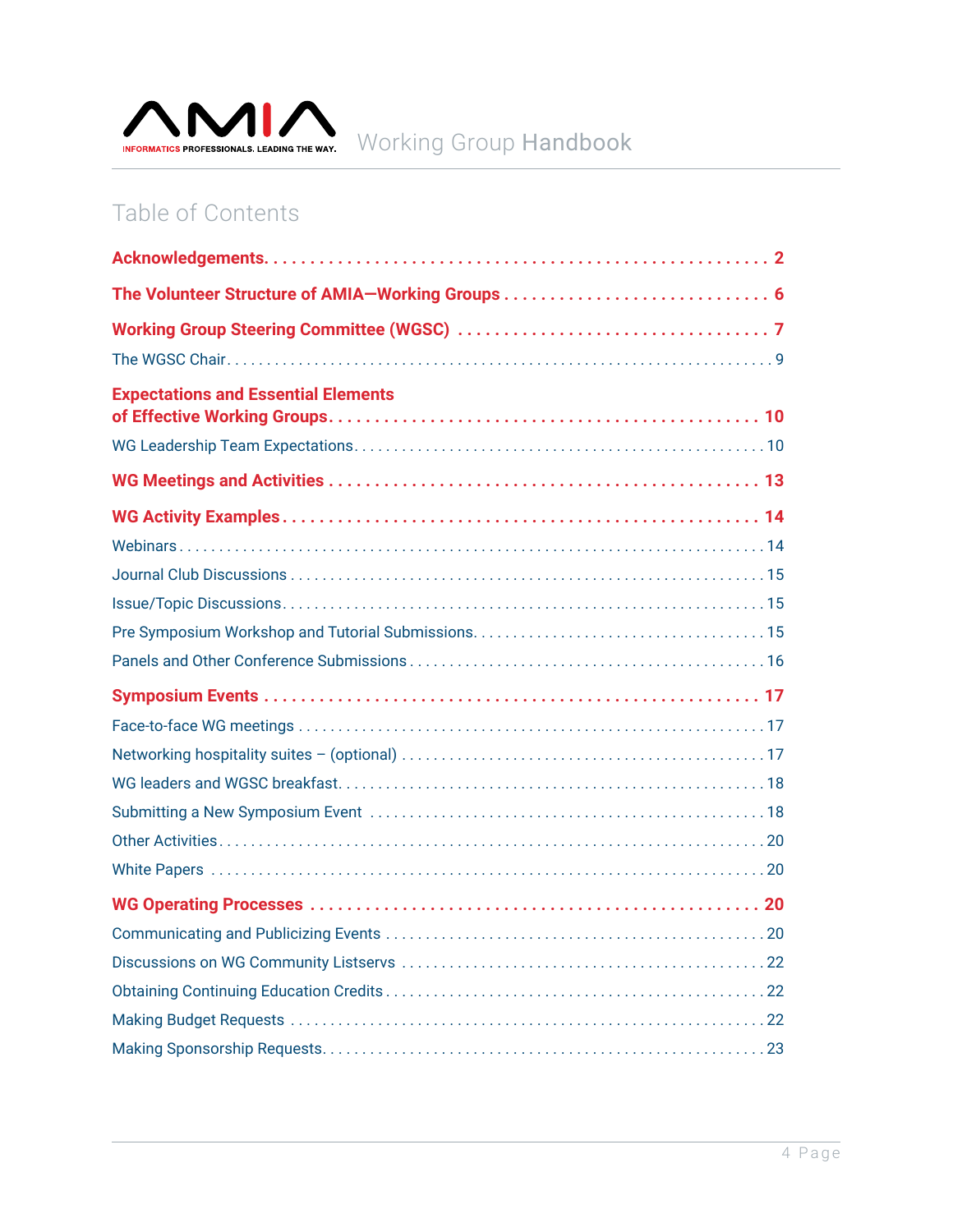

| Transitioning a Discussion Forum to a Working Group 25          |
|-----------------------------------------------------------------|
|                                                                 |
|                                                                 |
|                                                                 |
|                                                                 |
|                                                                 |
|                                                                 |
|                                                                 |
|                                                                 |
|                                                                 |
|                                                                 |
| Duties of Officers and Other Members of the Leadership Team  31 |
|                                                                 |
|                                                                 |
|                                                                 |
|                                                                 |
|                                                                 |
|                                                                 |
|                                                                 |
|                                                                 |
|                                                                 |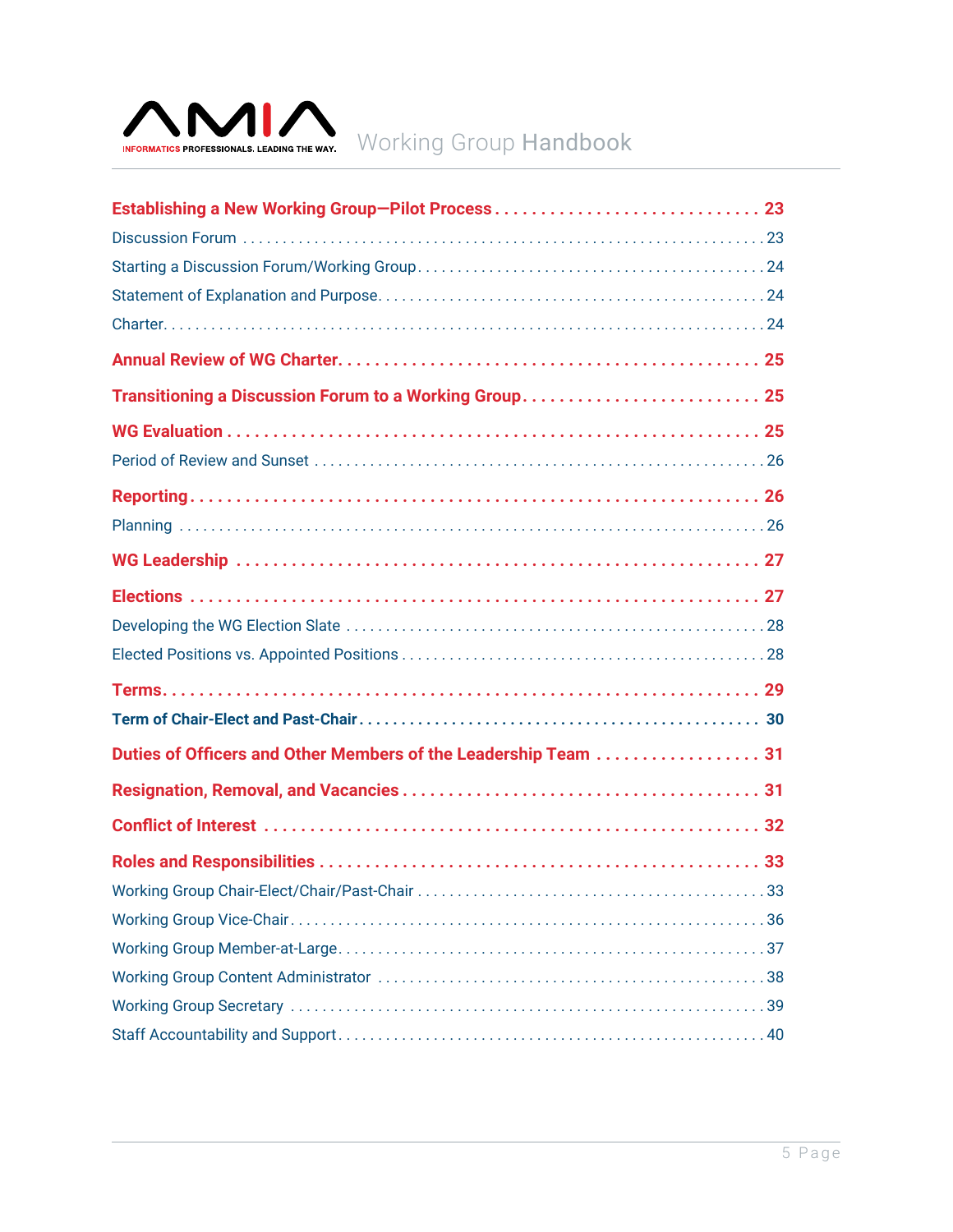<span id="page-5-0"></span>

# **About AMIA**

AMIA envisions a world where informatics transforms and improves health. AMIA's mission is to improve health through informatics education, science, and practice.

#### **AMIA VALUES**

- scientific integrity
- impact
- inclusivity and collaboration

#### **AMIA ACTIVELY SUPPORTS THE FIVE DOMAINS**

- Translational Bioinformatics
- Clinical Research Informatics
- Clinical Informatics
- Consumer Health Informatics
- Public Health Informatics

# **The Volunteer Structure of AMIA—Working Groups**

As AMIA's members, we are the center of this volunteer organization, and we are the reason that AMIA is leading the way in transforming health care through trusted science, education, and practice of informatics.

Our AMIA structure is organized to enable us to make rapid, thoughtful, and effective decisions, share ideas, and plan and implement actions and activities. The volunteer structure enables all of us to lead and participate in the ongoing development of the field with our peers, share our passion and expertise in informatics, and advance the profession by doing so.

The Working Groups (WGs) are core AMIA units via which we engage deeply in our association, share our expertise and energies, and create opportunities for leadership and participation. Our WGs promote the objectives of AMIA and provide a forum for increasing the professional knowledge and interaction of members with similar interests in biomedical and health informatics.

The AMIA's volunteer structure, including WGs, is organized around policies and practices that promote ethics, transparency, diversity, and inclusion. AMIA leadership and staff work to identify and incorporate best practices in management to mitigate risk and improve workflow for and productivity of the association.

The AMIA staff is responsible for maintaining handbooks, procedures, and manuals that detail functions of the AMIA structure. AMIA staff work with committee chairs and members to create and revise content. Updates are done periodically and included for approval in the Board of Directors' consent agenda.

#### **[Diagram 1] Organizational Chart 1**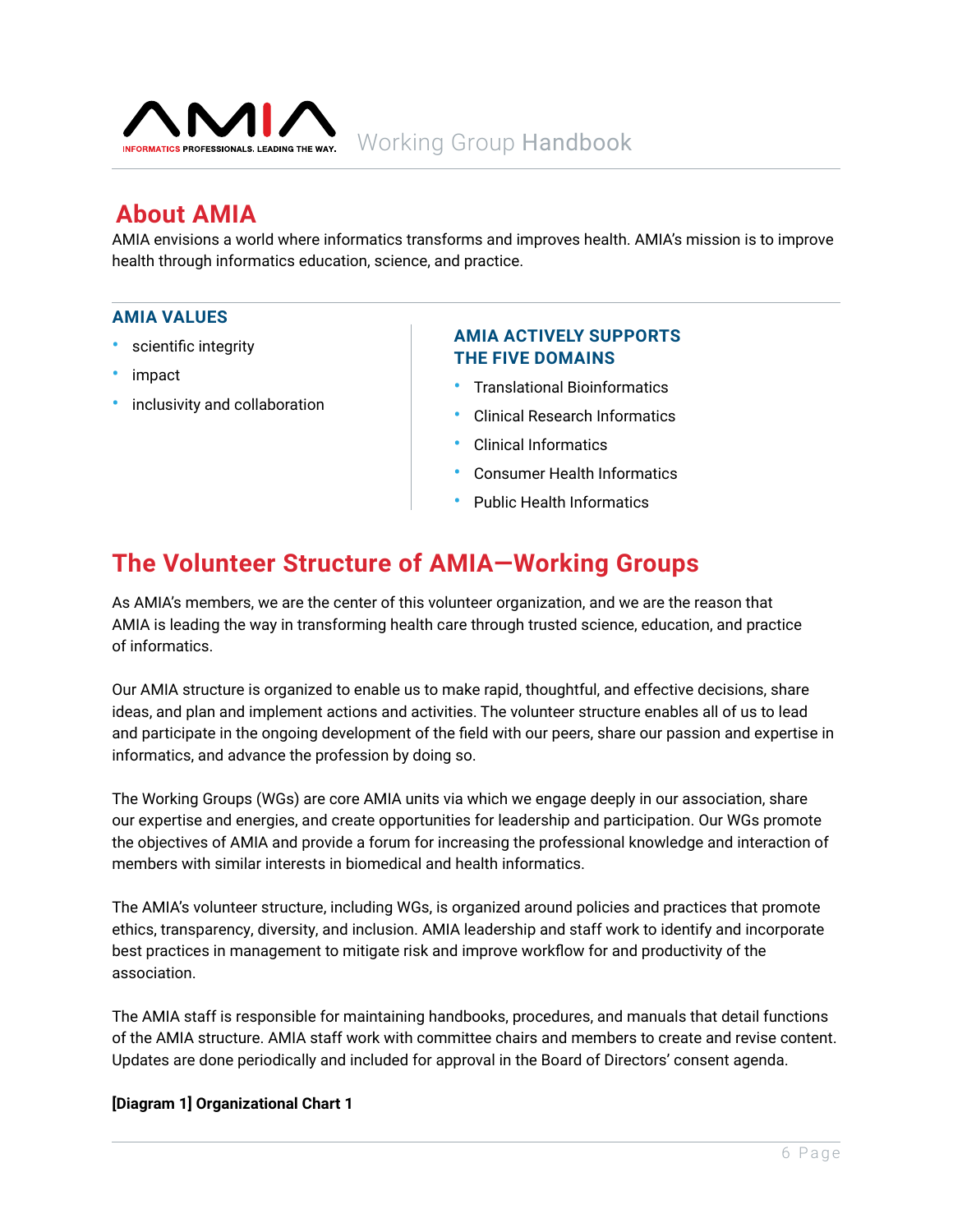<span id="page-6-0"></span>

#### **[Diagram 2] Organizational Chart 2 - Executive Committee Structure**



# **Working Group Steering Committee (WGSC)**

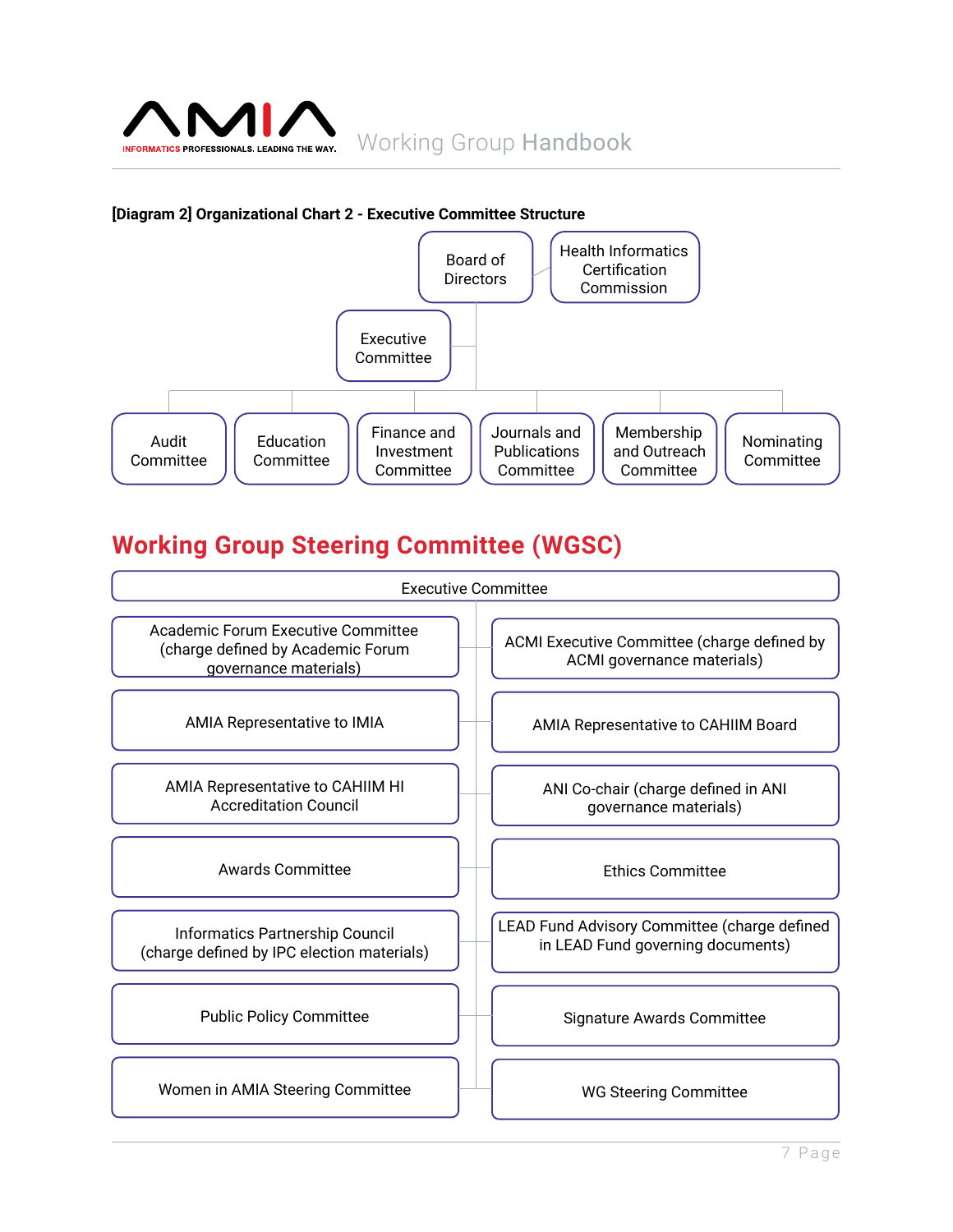

### **Qualifications**

AMIA Working Group Steering Committee members must be a member of AMIA in good standing. Committee members have the overall responsibility for supporting the AMIA Board of Directors and carrying out the committee charges as set forth by the Board. Specific composition, terms, roles and responsibilities are maintained in AMIA's Committee Manual.([https://www.amia.org/about-amia/bylaws-](https://amia.org/about-amia/leadership-and-governance/bylaws-and-policies)

#### [and-policies\)](https://amia.org/about-amia/leadership-and-governance/bylaws-and-policies) **Expectations**

#### **Committee members are expected to:**

- Support the mission of the organization and champion our programs
- Participate in committee meetings (frequency varies by group)
- Keep committee materials and conversations confidential
- Respond timely to requests
- Support the majority decision
- Be familiar with AMIA's Conflict of Interest Policy and AMIA's Policy Regarding Speaking on Behalf of or Representing the Organization and Volunteer Reimbursement [\(https://www.amia.org/about](https://amia.org/about-amia/leadership-and-governance/bylaws-and-policies/volunteer-reimbursement-policy)[amia/ethics/conflict-interest, https://www.amia.org/about-amia/bylaws-and-policies/volunteer](https://amia.org/about-amia/leadership-and-governance/bylaws-and-policies/volunteer-reimbursement-policy)[reimbursement-policy\)](https://amia.org/about-amia/leadership-and-governance/bylaws-and-policies/volunteer-reimbursement-policy)

The primary function of the WGSC is to ensure that the needs of the WGs are met and that WGs and their leaders are effectively mentored and guided for WG success as active, engaged, contributing AMIA units through which all members can participate, contribute, network, and engage with their peers.

WGSC work also includes weighing decisions about budget requests, scoring submissions for WGsubmitted pre-symposia events in conjunction with the SPC, communicating about Board-level plans, initiatives, decisions, and objectives and our staff's roles and work within these, and serving as advocates on behalf of all WGs.

The WGSC will continue to support and guide WG leaders as they design and implement activities for each year. The WGSC assures continuity of WG leadership transitions for active and productive WGs. The WGSC promotes steady growth in WGs as evidenced not solely by increased numbers of members who join a WG, but by number and quality of activities implemented, reflection of Board strategic plan goals within these activities, level of WG member involvement and participation in activities, mentoring and development of new leaders with each WG, and WG member satisfaction.

#### **Specific WGSC member responsibilities include:**

- Participating in monthly WG leaders calls for information sharing among all participants, including AMIA membership staff members, and other guests as needed or desired (e.g., AMIA Board President, VP of Education and Academic Affairs, Director of Meetings, etc.)
- Participating in monthly WGSC calls with membership staff to discuss WG progress, continued WG mentoring actions, WG issues, challenges, and requests, ways to resolve any problems, reports back on challenge resolution progress, and staff and Board requests and initiatives as they pertain to WGs;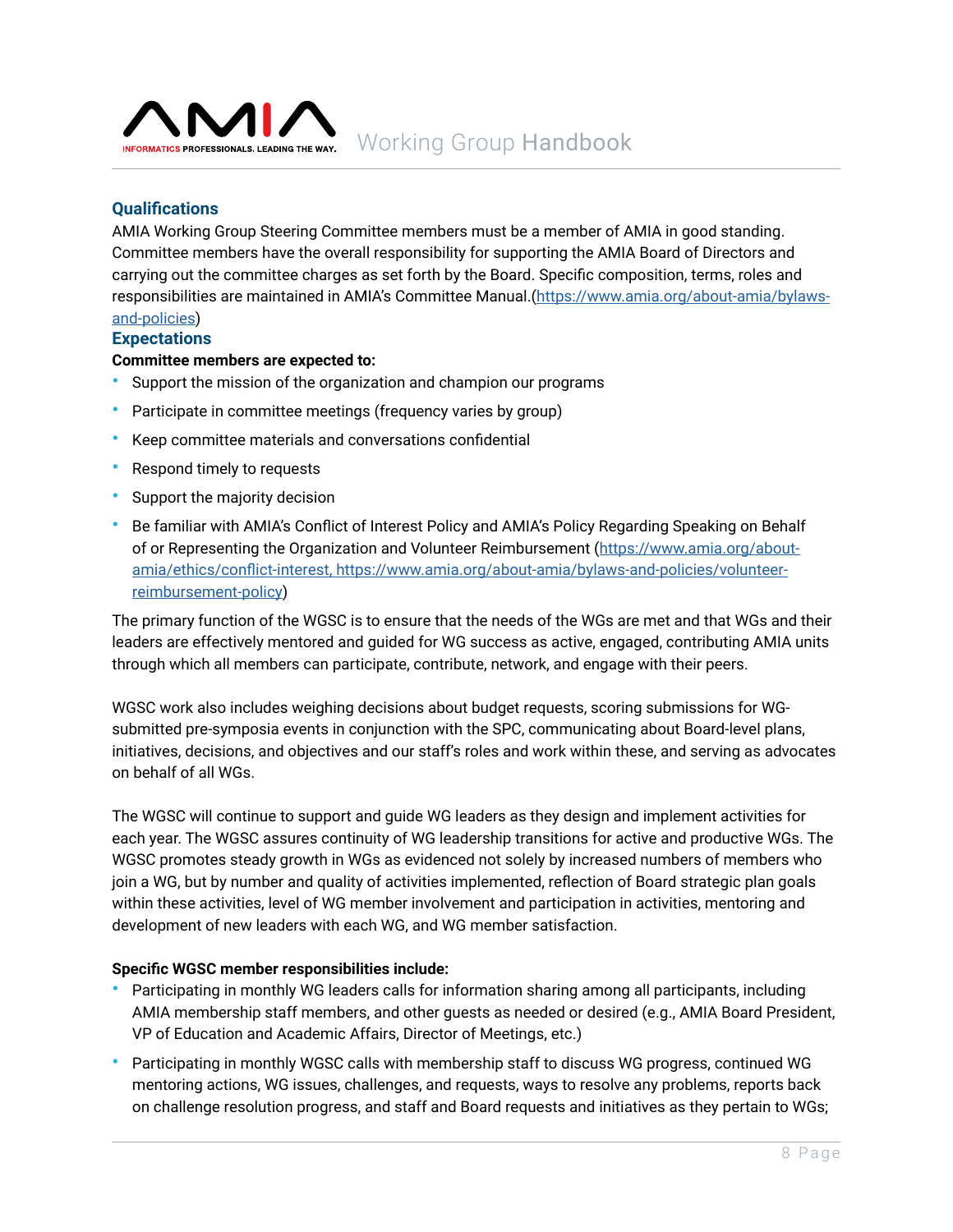<span id="page-8-0"></span>

- Mentoring WG leaders and working with them directly as a group and individually to ensure smooth WG operation and success;
- Holding a face-to-face event at the Annual Symposium (traditionally a breakfast) for all WG leaders and WGSC members, in which each WGs leaders are introduced and the activities and achievements from the past year from each WG are shared and highlighted;
- Weighing decisions about WG budget requests;
- Scoring submissions for pre-symposium workshop and tutorial events in conjunction with the Scientific Programming Committee and Education Committee;
- Serving as champions for the WGs;
- Ensuring that WGs understand that any staff related requests are based on best practices for standard operations, specific initiatives, and the [Board's Strategic Plan](https://amia.org/about-amia/leadership-and-governance/amias-2020-2025-strategic-plan);
- Ensuring that WG leaders and members are aware of the Board's strategic plan and are actively working to incorporate its goals at the WG level. The strategic plan is set by the Board in accordance with AMIA's mission. The Board is responsible for ensuring AMIA is meeting our strategic goals and that our finances are sound. The Board is accountable to AMIA's members.

### **The WGSC Chair**

The Working Group Steering Committee Chair is responsible for communicating the views of and representing the voice of the Working Groups. The representative is a non-voting, ex-officio member of the Board, unless already a voting member. The Chair is appointed by the Chair of the AMIA Board of Directors as part of AMIA's Committee appointment process as defined in the *AMIA Committee Manual*. The Chair also serves as a member of AMIA's Education Committee. The Chair may choose to appoint a designee to serve as the liaison to the committee instead.

The WGSC Chair reports directly to the Executive Committee. The WGSC Chair will be a member of the Annual Symposium Scientific Program Committee as it relates to reviewing WG workshop submissions and reviewing them with the Chair of the Education Committee to determine approved submissions.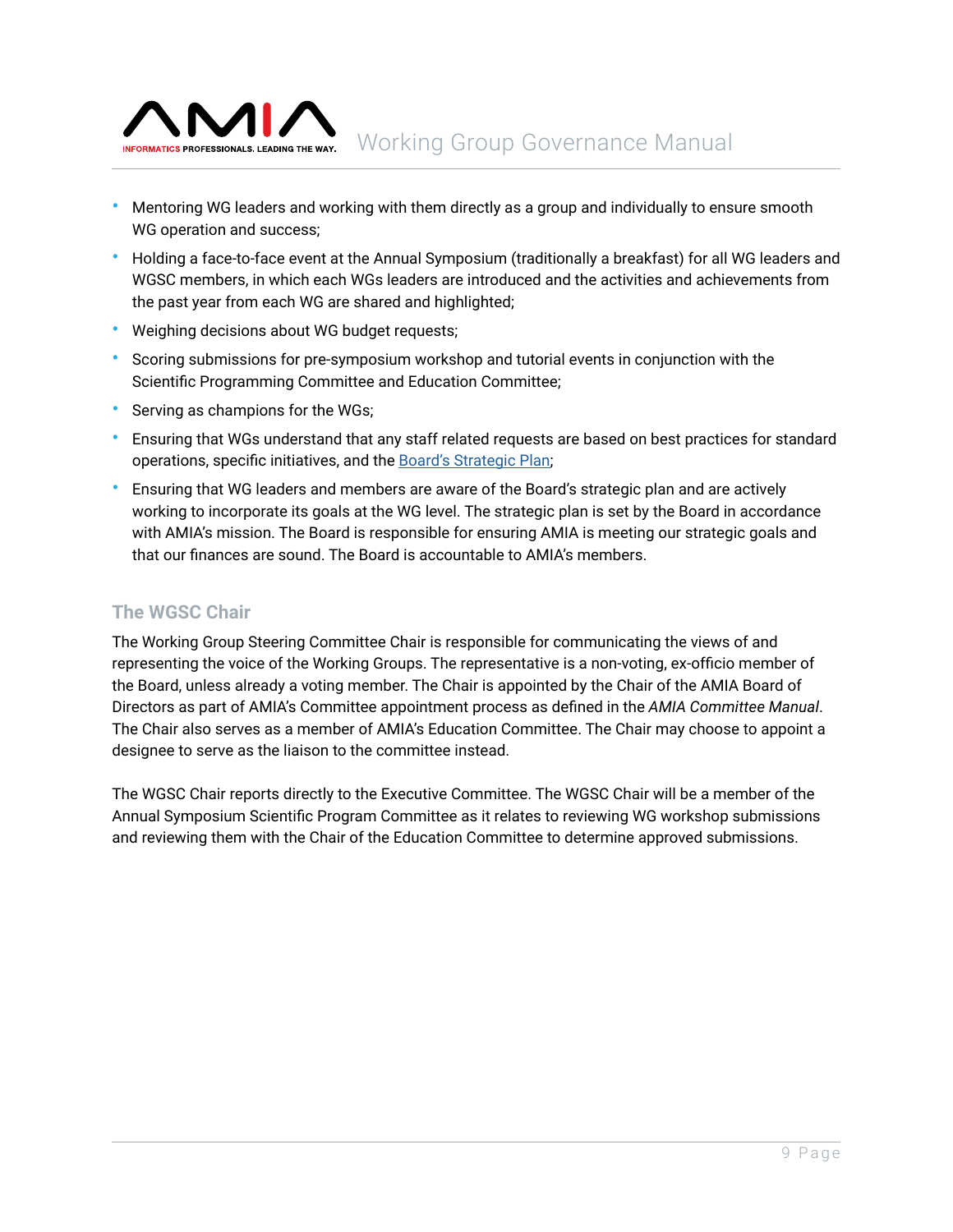<span id="page-9-0"></span>

# **Expectations and Essential Elements of Effective Working Groups**

### **WG Leadership Team Expectations**

#### **Overall:**

- Support the mission of the WGSC, the AMIA Board, and the AMIA Strategic Plan.
- Attend WG Leaders calls as an active, prepared participant.
- Plan, develop, and conduct activities critical to the success of the WG.
- Ensure WG presence at relevant AMIA meetings and membership events.
- Abide by the AMIA [Connect Code of Conduct](https://connect.amia.org/codeofconduct) and remind community members of it when necessary.
- Communicate to WG Members—The Chair is responsible for keeping the WG Website up to date, monitoring email discussion lists, communicating details about and promoting upcoming WG activities and events to WG members, updating WG members with highlights after every face-to-face or virtual meeting and activity. These tasks may be delegated to another WG leader, but the Chair remains ultimately responsible.
- Demonstrate WG Purpose—Each WG must exhibit ongoing action that is consistent with the activities needed for the WG to exist. Assessment of WG productivity, engagement, and success, is done continuously by the WGSC in conjunction with the WG Chair, and AMIA staff.

#### **Specific Tasks:**

- The elected officers, including Chair, Chair-elect, and Immediate Past Chair, are active participants in WG activities and effective liaisons to the WG leaders, the WGSC, and the AMIA office, including participation in:
	- The January WG leadership orientation session
	- Monthly WG leaders calls
	- The WG Leadership and WGSC face-to-face breakfast meeting at the Annual Symposium
- The WG will review its Charter annually
- The WG will hold an election (applicable in election years only)
- The WG hold a meeting at the Annual Symposium that aligns with meeting format
- The WG hold at least the minimum expected number of activities (4) in addition to those listed here
- The WG will submit its mid-year, end-of-year, and long-term planning reports
- The WG will keep its WG content pages up to date
- The WG will communicate via and encourage active discussion on the AMIA Connect WG community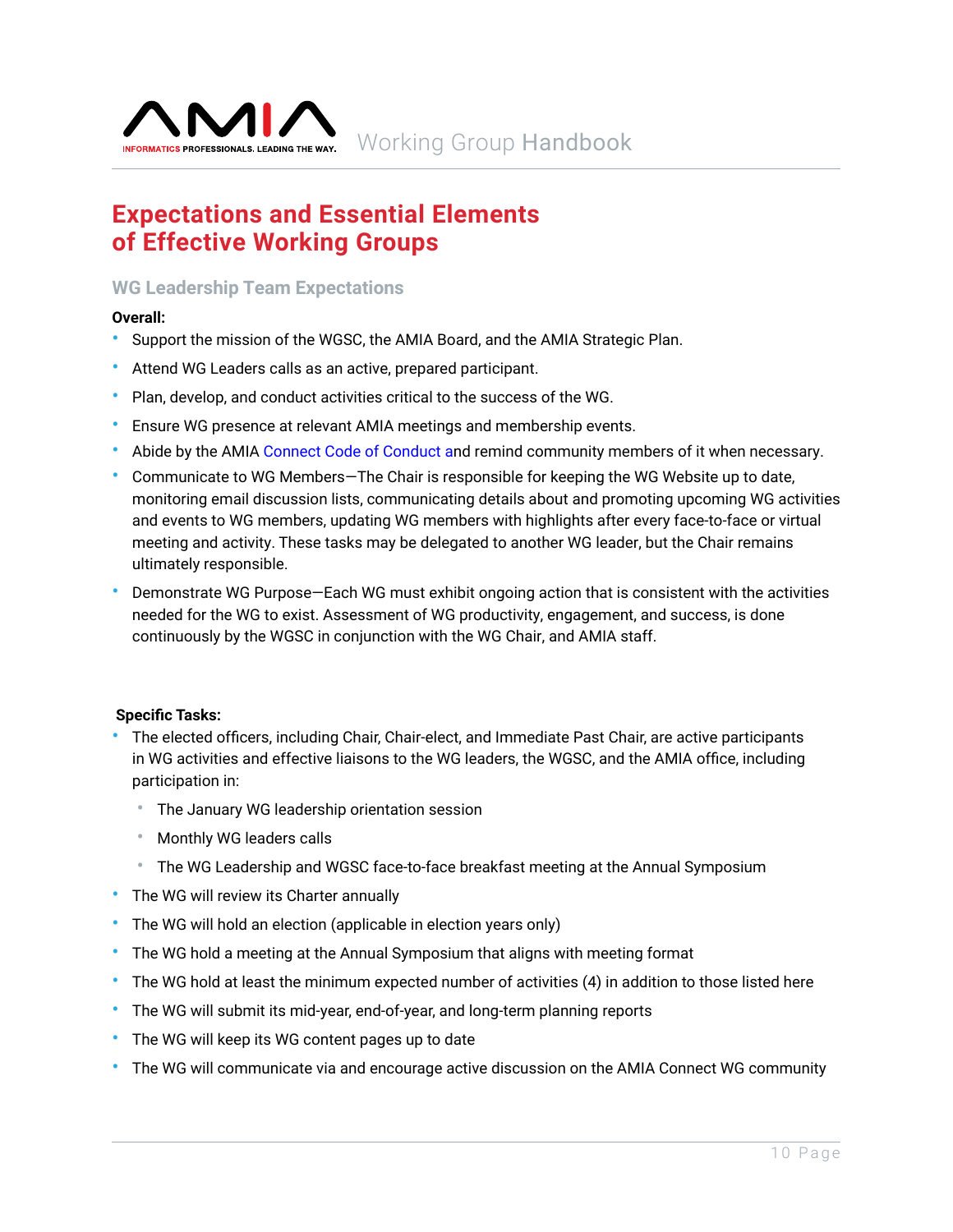

WGs establish specific activity plans and goals at the beginning of each year, and can continue to add to these. In conjunction, the following metrics are reported on the WG mid-year, end-of-year, and long-term planning reports.

- Description of meetings and activities planned, carried out, upcoming, and a brief explanation about "why" and the "benefit" of each
- Leadership Development ways in which the WG is fostering leadership, including a pipeline for potential candidates for elected positions
- Diversity, Equity, and Inclusion discussion/evidence of ways the WG is actively working to increase DEI, which is a major aim of the 2020-2025 AMIA Board Strategic Plan
- Career Growth Mentoring ways in which the WG is offering career advice, assistance, networking
- Collaboration with Other WGs -- any cross-WG activities
- New WG Member Engagement any outreach to new members of the WG
- Non-member Engagement any professional interaction or joint events held with nonmembers or groups who have shared professional interests and goals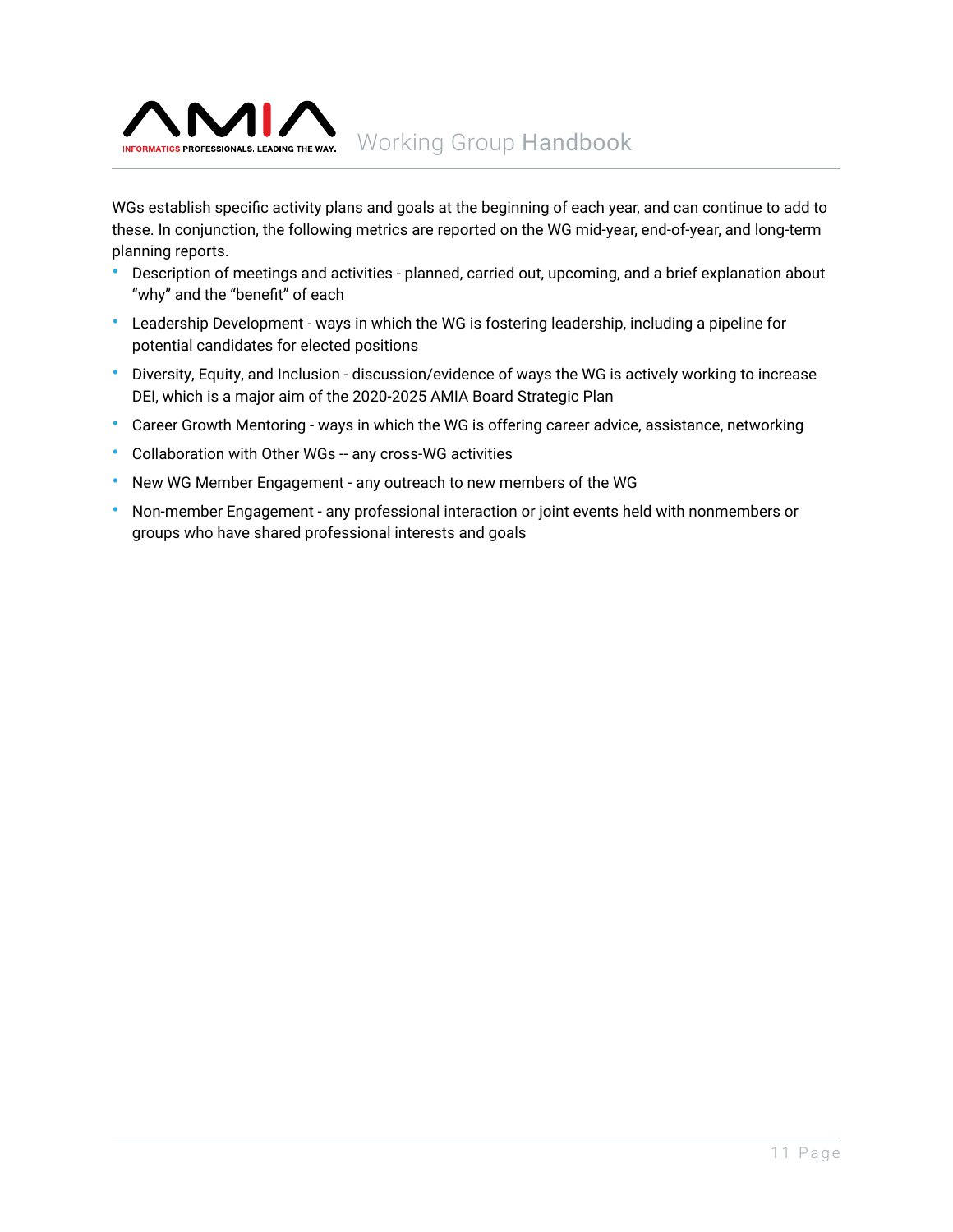

# **WG Planning Timeline**

 $\bar{\phantom{a}}$ 

| <b>TASK</b>                                                                           | <b>DATE</b>     |
|---------------------------------------------------------------------------------------|-----------------|
| Become Working Group Chair, Chair-elect, Past Chair                                   | Jan 1           |
| Work with AMIA staff liaison to set up meetings for the year (Zoom)                   | Jan 7           |
| Chair and other leadership attend Working Group Leaders Orientation                   | Prior to Jan 31 |
| Chair and other leadership begin WG activity planning in earnest                      | Jan             |
| Submit sponsorship request                                                            | Feb 25          |
| If WG is submitting to AMIA Clinical Informatics Conference, submissions due in Feb   | Feb             |
| Call for working group positions                                                      | Mar 1           |
| If WG is submitting to Annual Symposium submissions due in March                      | Mar             |
| Positions for nominations due to AMIA                                                 | April 1         |
| Online nominations open                                                               | May 3           |
| Communicate with your WG re nominations opening for members to apply for FAMIA        | May             |
| Mid-Year report due                                                                   | June 15         |
| If WG is submitting to AMIA Informatics Summit, submissions due in Feb                | June            |
| " Call for Annual Symposium business meeting date/time<br>Online nominations close    | June 30         |
| WG receives list of nominations                                                       | July 6          |
| Annual Symposium business meeting selection due<br><b>Approved election slate due</b> | July 30         |
| Begin annual review of charter                                                        | Aug 1           |
| Receive request for hospitality suites at Annual Symposium                            | Sept 1          |
| WG elections open, AMIA Board and Committees- odd years                               | Sep 14          |
| Annual review of Charter due to WGSC                                                  | Sept 15         |
| $\blacksquare$ Submit renort for AS<br>Annual report due                              | Oct 1           |
| Elections close                                                                       | <b>Oct 25</b>   |
| <b>Election notifications</b>                                                         | Oct             |
| Face to face WG meetings held at Annual Symposium                                     | Nov             |
| WG Leadership begin WG activity plan for next year                                    | Dec             |

12 Page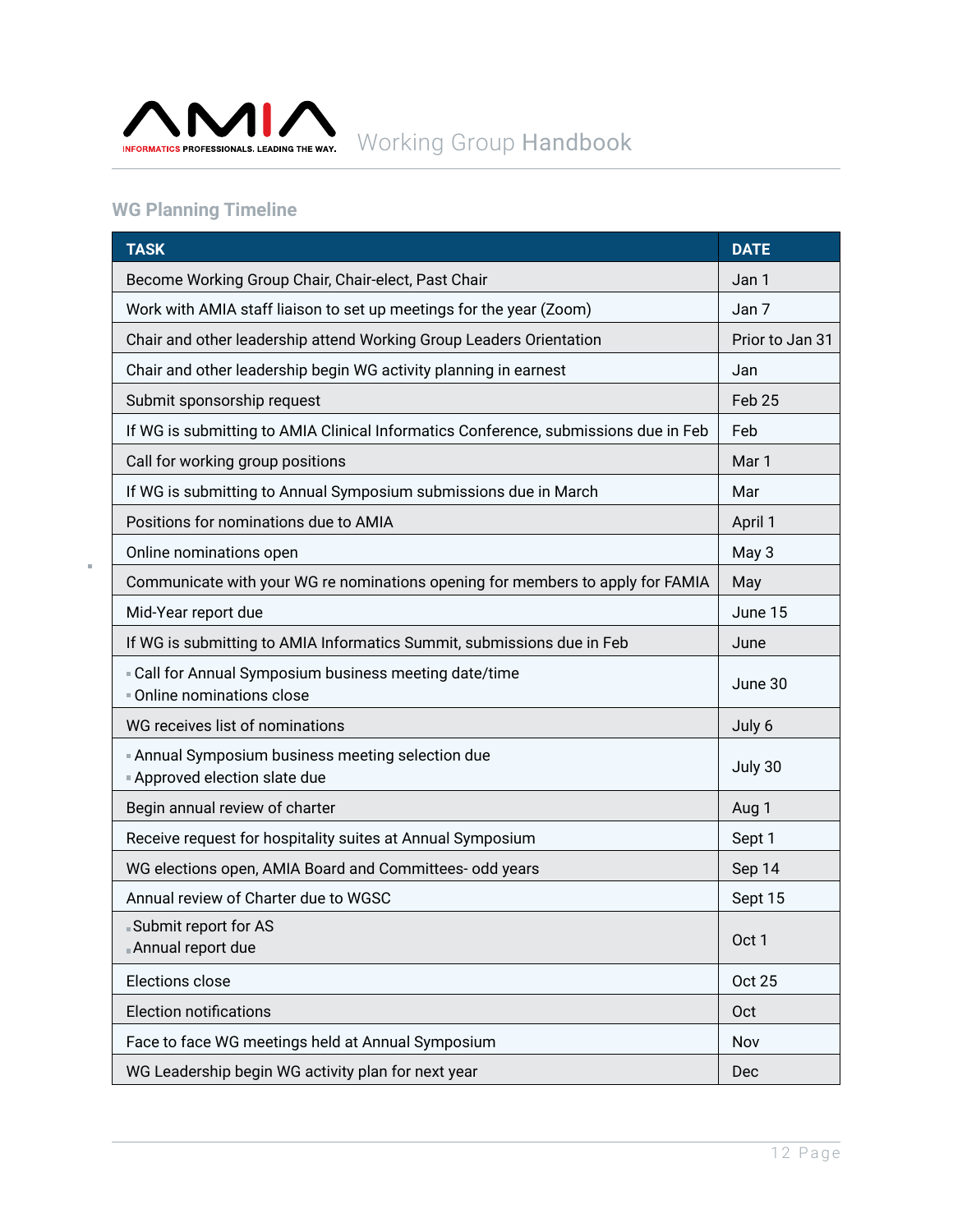<span id="page-12-0"></span>

# **WG Meetings and Activities**

Each WG will hold an annual face-to-face (or a method that aligns with the meeting format) meeting during the AMIA Annual Symposium. Face-to-face meetings at other AMIA events are also encouraged and can be coordinated with AMIA staff for meeting space availability. Meetings are open to all conference attendees and are an important AMIA member and WG recruitment opportunity.

Meetings can be conducted in accordance with the Robert's Rules of Order, Revised, or they can be run more informally. To view the Rules online, visit: <http://www.rulesonline.com/index.html>

Throughout the year, a WG can hold as many leadership planning meetings, committee/task team work meetings, or full group meetings as they choose. WGs also hold activities that are not generally termed "meetings," e.g., webinars with presenters, journal discussions, guest speakers, etc. There is no upper limit on how many of these you can hold.

### **Meeting Minutes and Activities**

Meetings and activities may be conducted by mail, telephone, or electronic media. When business is conducted outside of formal meetings or activities, records of any correspondence, transactions, and decisions should be posted by the WG leadership team into the WG Community site as part of the permanent records of the WG. The Chair has the responsibility to ensure that all minutes, notes, and correspondence are posted and may delegate this task to another WG leader.

#### **For all meetings and activities, in person or virtual, WGs should perform the following actions:**

- Record meeting minutes and activity notes ([for easy-to-use template, SEE APPENDIX GV-J Meeting](https://brand.amia.org/m/6e51bcaf1ba978ec/original/2021AMIA-Appendix-GV-J.pdf) [Minutes Template](https://brand.amia.org/m/6e51bcaf1ba978ec/original/2021AMIA-Appendix-GV-J.pdf))
- Upload minutes and notes to the WG's online community library and send a post to the WG's list on "AMIA Connect" informing the WG community that they are available.
- Highlights and action items from minutes and notes should also be shared with the WG membership via its listserv.
- If action by AMIA staff is necessary, minutes/notes should be shared with the appropriate AMIA staff person.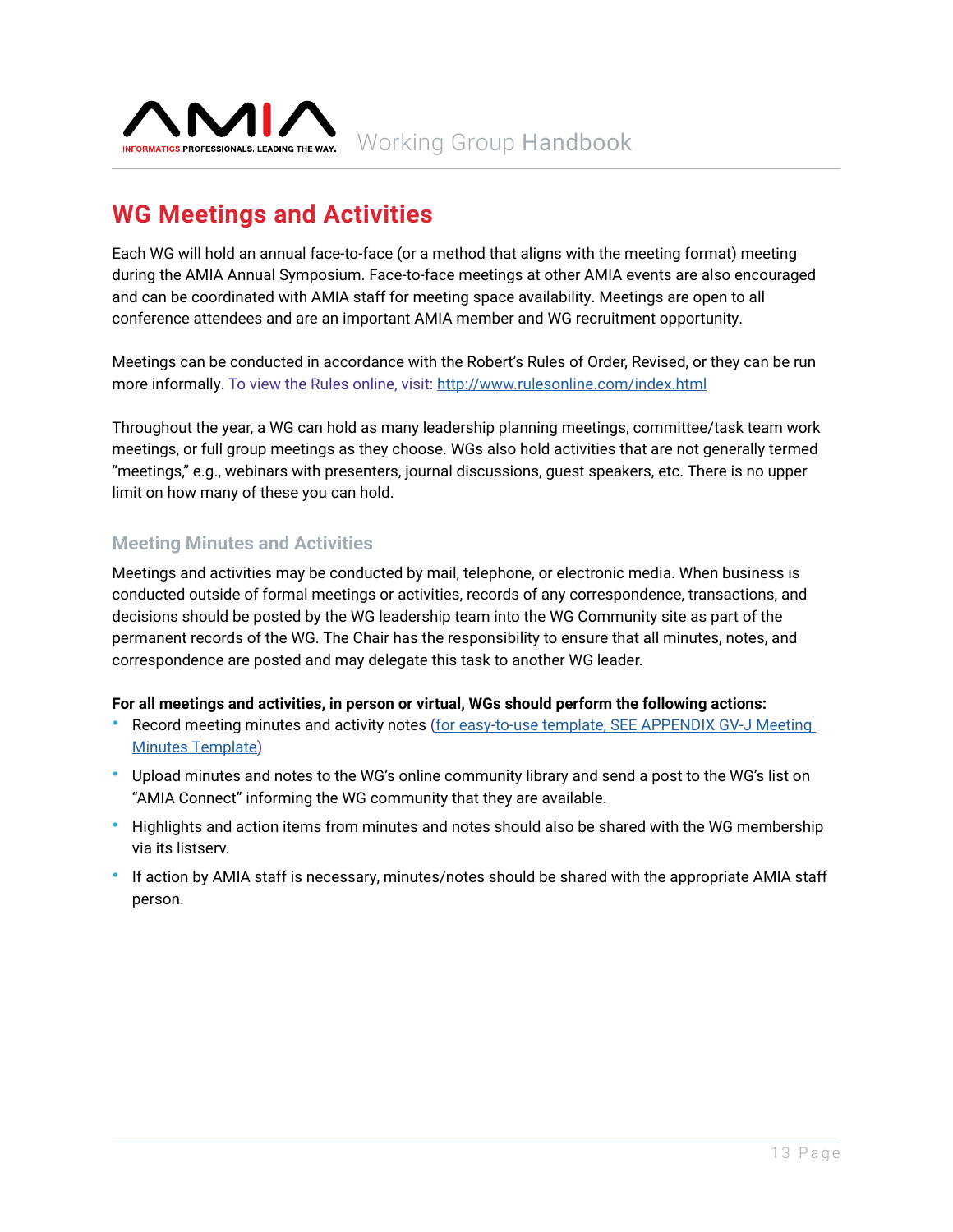<span id="page-13-0"></span>

# **WG Activity Examples**

#### **1. Webinars**

WG webinars are one AMIA's most popular engagement activities with content created by the members. Webinars are a great way to present content in which WG members -- and many other AMIA members -are interested, in a way that makes the WG highly visible.

Because of members' desire to share content openly and include others, AMIA webinars are now open to the general public via our Open Science Webinar Program, which allows unrestricted access for viewing. In doing so, we can reach many more people with timely, relevant and easily accessible content.

You can use any meeting platform to which you have access (e.g., Zoom, WebEx, etc.) and

- Create your own WG webinar available to the public
- No registration fee for non-member participants
- No need to log into amia.org to register
- Flexibility for members to design format and length
- Fewer restrictions on planning ahead dates allow for more current content
- Members may self-promote through their own networks and social media
- No restriction on webinar platform  $-$  presenter's choice
- No restrictions on the amount of yearly webinars held

Webinar content and format is free choice. Topics have covered the gamut of informatics-related areas, including but not limited to education issues, specific research projects, research methods, publishing issues, regulation and policy events, and areas of interest in frontline operations informatics.

In addition to serving as presenters in webinars, members of the WG can, themselves, choose to moderate, coordinate, and organize a WG webinar, but they must do so with approval first by the WG leadership team.

Communicating early and several times about webinar details is key to strong participation for webinars - and all activities! Make sure to start with an initial announcement to WG members via the community listserv.

Although no registration through amia.org is required, participants can RSVP if they plan to attend.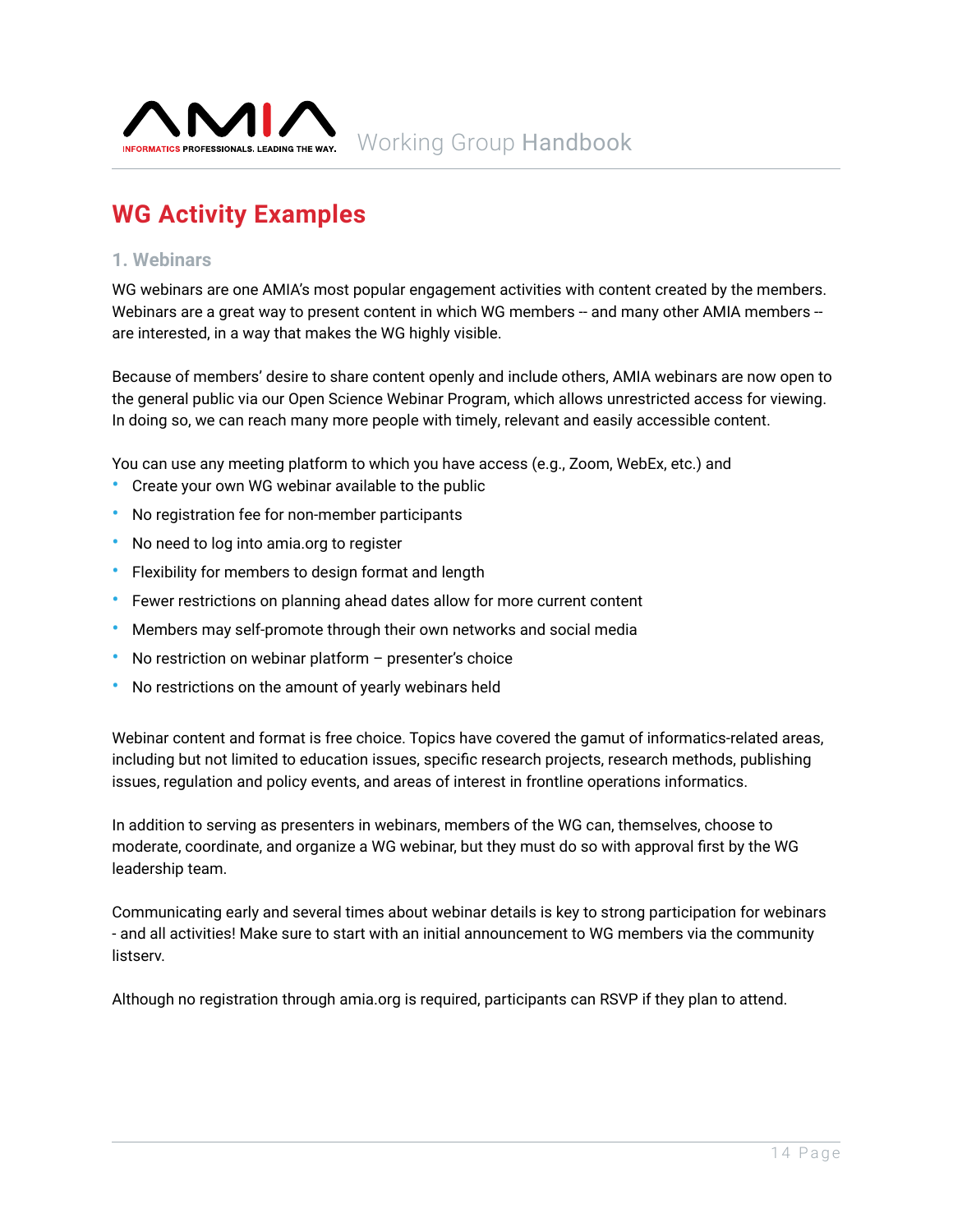<span id="page-14-0"></span>

## **2. Journal Club Discussions**

Journal club-style discussions focus on discussing and deconstructing one or two papers, discussing significance to the field, overall approach, merits and strengths, limitations, and implications for future work and the field. Usually a session focuses on one article that is newly published. However, the WG could also look at a seminal, foundational paper as part of learning about/revisiting the early days of a topic before having other sessions on current, cutting edge journal articles.

There will be a moderator/discussion leader who will take the group through some of the key points. Then, however, healthy focus on participants adding discussion points and comments throughout is key. Journal club sessions often take place via teleconferencing (e.g. Zoom, Webex), to show the actual document as it's discussed. However, these can occur via conference call line.

A link to the article/articles to be discussed should be distributed along with the announcement about the event, so that participants can read in advance to prepare for the discussion.

### **3. Issue/Topic Discussions**

Although this can be done webinar-style, the focus is generally less about a specific work or works published, and more about an area of interest or concern with potential need for increased vigilance and informatics involvement. Generally one person leads the discussion. It's possible that more than one person could lead a specific area of focus. The leader may start by going over recent events, policy changes, legislation, industry announcements, popular press coverage, etc. Then, the discussion leader will ask for input from the group. Often, the discussion leader will have formulated specific questions/ discussion points as a springboard for discussion.

### **4. Pre Symposium Workshop and Tutorial Submissions**

Pre-symposium sessions comprise either workshops or tutorials, which can be either half-day or full day offerings, which take place on the Saturday prior to and the Sunday at the start of the Annual Symposium.

In order to meet the mid-March submission deadline, this means that the WG leaders should start planning in **January** to brainstorm an idea for a proposal, determine who will be involved -- which is usually one or more of the WG officers, but also other WG/AMIA members who have the expertise desired -- solidify the topic, and draft and polish the proposal, with time for all involved to review it, prior to the deadline.

A member of a WG can approach WG leaders with an idea for a session. WG leaders, as part of planning, can put out a call for ideas to the WG. However, a WG-sponsored session must have the approval of the WG leaders. Pre-symposium proposals are often great opportunities for **cross-WG collaboration!** Approach another WG(s) early to kickstart ideas. A written proposal should be prepared by WG leadership -- or with WG leaders reviewing it if another member is leading and drafting -- and submitted to the Scientific Programming Committee (SPC). Proposals are submitted via the AMIA Symposium submission module -- which is linked to the AMIA website and clearly identified -- by the deadline for all annual AMIA Symposium submissions. The Annual Symposium submission deadline date is always in **mid-March**.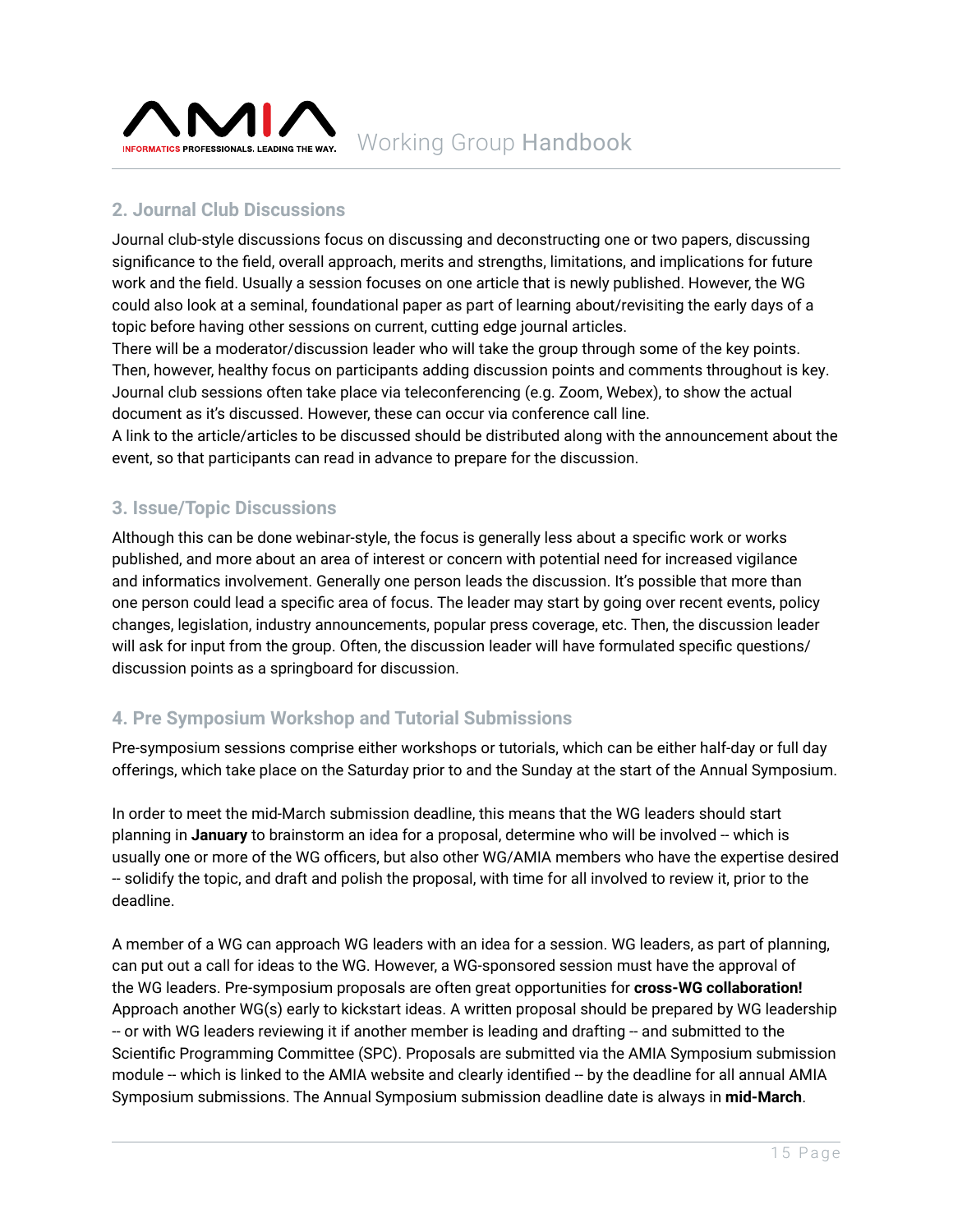<span id="page-15-0"></span>

Please follow the specified formatting requirements for Pre-symposium submissions, which are posted on the AMIA website.

**N.B.** Short NIH biosketches or short-form CVs, and email addresses for each of the participants who will be listed as "authors/participants" for proposal should be submitted. The submission module asks for these at the start of the submission process, so they should be ready to go beforehand. NO member should check the "WG Sponsored" box during submission unless the submission has been approved and reviewed in advance by the WG leaders. Sometimes people get confused about this and think it's a way to alert folks who might attend that they are a member of a specific WG. It is not.

The SPC's goal is to have the highest quality content for the Annual Symposium Workshops. We also recognize the value of Working Group sponsored/affiliated proposals and wish to support their work at the Annual Symposium. Accordingly, for proposals that are equally ranked and in accordance with prior review practice, preference will be given to the Working Group affiliated submission. The SPC requests that Working Group's closely monitor "official" contributions to support the SPC's goal of receiving the highest quality contributions. This step is particularly important since there is a finite amount of programmatic space. Immediately following the submission deadline, the AMIA staff will coordinate with the Working Groups Chair to review and approve WG-designated contributions to confirm the submission as an "official" contribution.

The AMIA Vice President for Education and Academic Affairs is the primary contact for submissionprocess questions about Pre-symposium sessions.

### **5. Panels and Other Conference Submissions**

Although WGs can sponsor any sort of symposium submission, panel proposals are the most popular and successful. WG-sponsored panel proposals may be for either of the currently accepted formats for AMIA panel proposals: didactic or interactive. Both panel types are 90-minutes in length. The Scientific Programming Committee (SPC) reviews and makes decisions about all panels. Accepted panels are scheduled by the SPC throughout the Symposium.

Competition for panel acceptance is stiff, and WGs are not guaranteed a slot. However, WG's are encouraged to submit proposals, as well as to partner with other WGs to co-sponsor panel submissions.

WG leaders often initiate panel proposals themselves, including jointly with other WGs. However, a member of a WG can approach WG leaders with an idea for a WG-sponsored panel for which they would like to lead submission and/or participate. WG leaders, as part of planning, can put out a call for ideas to the WG. However, a WG-sponsored session must have the approval of the WG leaders.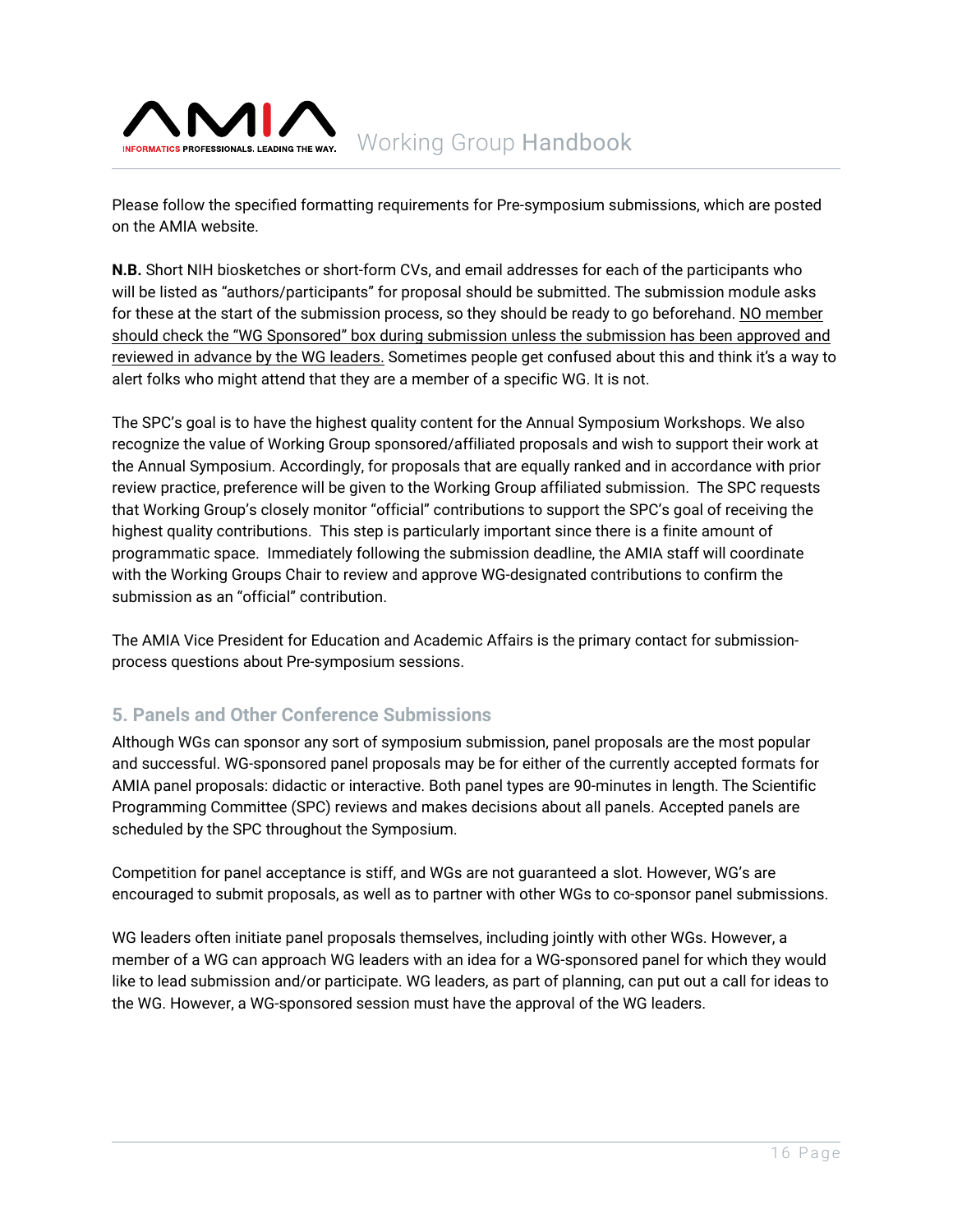<span id="page-16-0"></span>

# **Symposium Events**

### **1. Face-to-face WG meetings**

Each WG holds a face-to-face meeting at AMIA Annual Symposium, and conference meeting rooms are available for WGs to use. These rooms are scheduled on a first-come first-served basis in the evenings on Sunday, Monday, and Tuesday, each year at Symposium. AMIA staff liaisons will notify the WG chairs to schedule meeting times approximately two months before Symposium, and set the meeting schedule in plenty of time for WG leaders to promote their meeting times.

The content of these face-to-face meetings is up the WG. WGs leaders often do a brief review of the year's activities and ask for ideas for the upcoming year - with more to follow afterward through the WG community. However, many WGs follow their meetings with some sort of interesting activity. There are several examples of success activities under the "Submitting a new Symposium event" heading, where it's discussed why it's often best to incorporate such an activity into the face-to-face meeting.

**N.B.** The only caveat is that the SPC does not want such activities to conflict with the peer-reviewed sessions. That doesn't mean the WG can't have someone speak or several members present briefly to kick off a group discussion. But avoid using the word "Panel" since that's a primary type of peer-reviewed AMIA submission or other similar language. Just be aware of the difference and communicate about the activity with this in mind.

### **2. Networking hospitality suites – (optional)**

Networking suites are held in suites in the hotel, which are offered to the WGs for two-hour slots throughout the Annual Symposium. Each WG may select up to two of the slots to promote as their Networking Suite times. WGs can share their suite times with other WGs if desired.

WGs use these for various purposes: to set group discussions about topics of interest to the WG, a place to meet up for brown-bag lunch gatherings, a place where small groups from the WG can meet to discussion potential projects, and often, for open social time in which members and friends drop in as they can.

These rooms are scheduled on a first-come, first-served basis. A Working Group Liaison will email a signup sheet to the WG Chairs approximately one month prior to the Symposium. Once the Working Group Liaison arrives onsite at the hotel for Symposium, WG Chairs will be emailed with information on how to access the Networking Suite - usually by picking up a key at the AMIA Registration area.

**N.B.** In order to avoid running afoul of hotel contract rules, please check with AMIA staff liaison if you want to offer food in the suite other than what individuals carry in for themselves.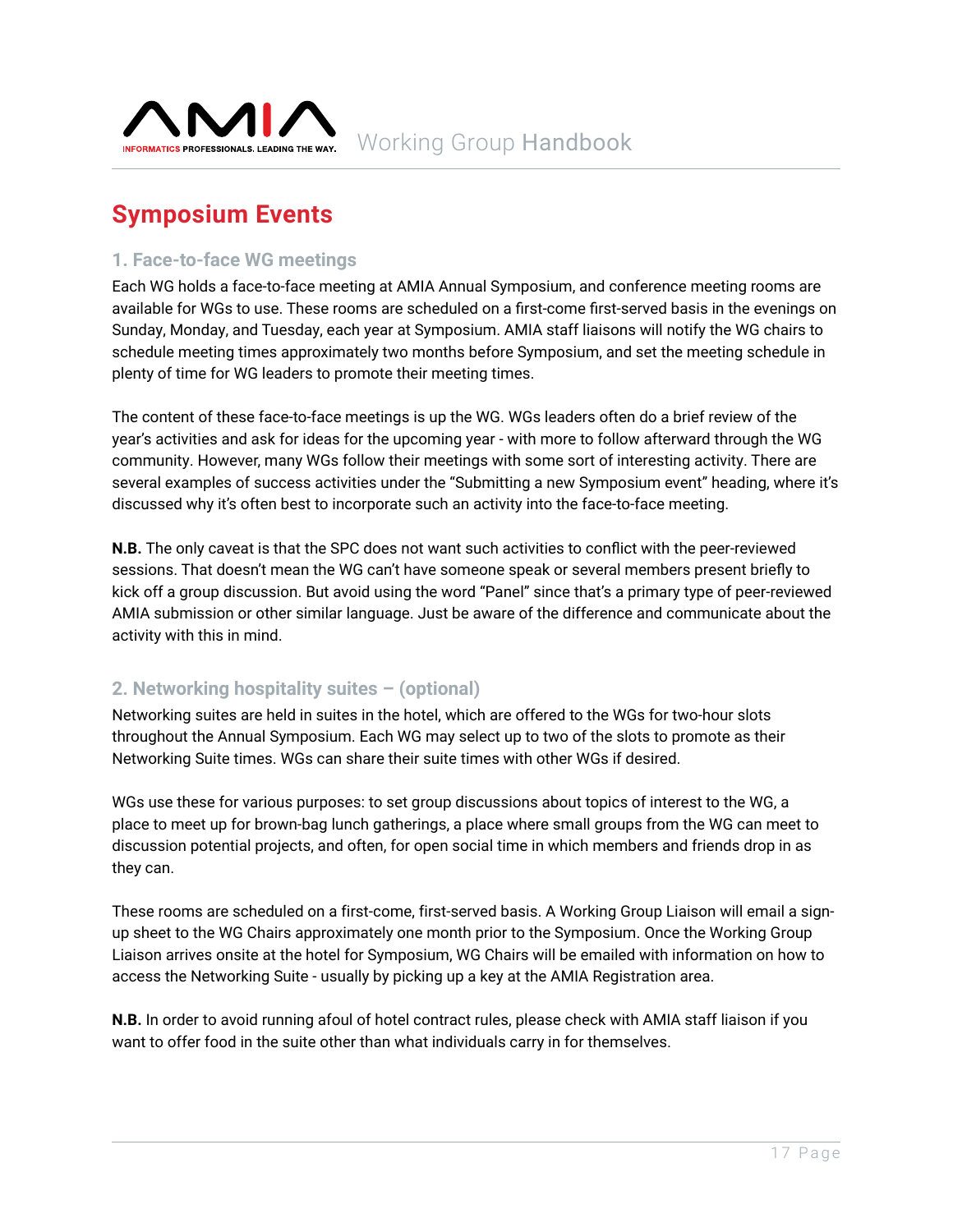<span id="page-17-0"></span>

## **3. WG leaders and WGSC breakfast**

The Working Group Steering Committee sponsors a breakfast with the WG leaders each year at the Annual Symposium. This tradition was on hiatus for the last couple years, but it is being reinstated. It's held at 7 a.m. the Wednesday morning of the Annual Symposium because that's one of the only noconflict times for so many people. It's a great time to come together, connect, commune, and personal introductions - which is especially important during election years when there are new "elects" - and celebrate everything the WG's have accomplished during the year!

After food and introductions, the WGSC Chair presents a slideshow of the highlights of all of the activities and accomplishments and near-term upcoming plans laid out by each WG in their end-of-year reports. It's a great way to reflect on and take pride in the work done, to get ideas from others WGs, to identify potential collaborator WGs for upcoming events, and get charged up for planning for the upcoming year.

A Working Group Liaison will let the WGSC and WG leaders know when the Meetings Director has the specific room scheduled for Symposium. However, all WG leaders and WGSC members should reserve this spot on their calendar in January each year.

### **4. Submitting a New Symposium Event**

Creating a new event, separate from currently scheduled events during Symposium in the hotel, must be done by working with the WGSC Chair, Working Group Liaison and likely other AMIA staff, including but not limited to the Director of Meetings.

Although energy and creativity are encouraged (!), this can be a challenge to do given room availability/ cost and hotel contract constraints, the already packed conference schedule, which does not have any noconflict times ever, as well concerns regarding appropriateness of "fit" and the oversight responsibilities of the SPC in these matters.

As such, it's often best to incorporate WG-appropriate activities into the existing venues/times that are already flexible regarding content, e.g. during WG meeting times, during WG Networking Suite times, and possibly, as part of WG-sponsored Pre-symposium sessions, although these have tended traditionally to be workshops or tutorials.

#### **Some examples of how WGs have incorporated various activities into their face-to-face meetings include the following:**

- KDDM WG has incorporated announcing details and winners of a student data mining competition during their face-to-face meeting;
- CIS WG has garnered outside corporate sponsorship to pay for hotel catering their face-to-face meetings and have held debates/skits on informatics topics and issues during this time;
- Student WG has held a "Meet the Experts and Leaders" session during their face-to-face meeting in which half a dozen well-known leaders were invited, each introduced themselves and spoke briefly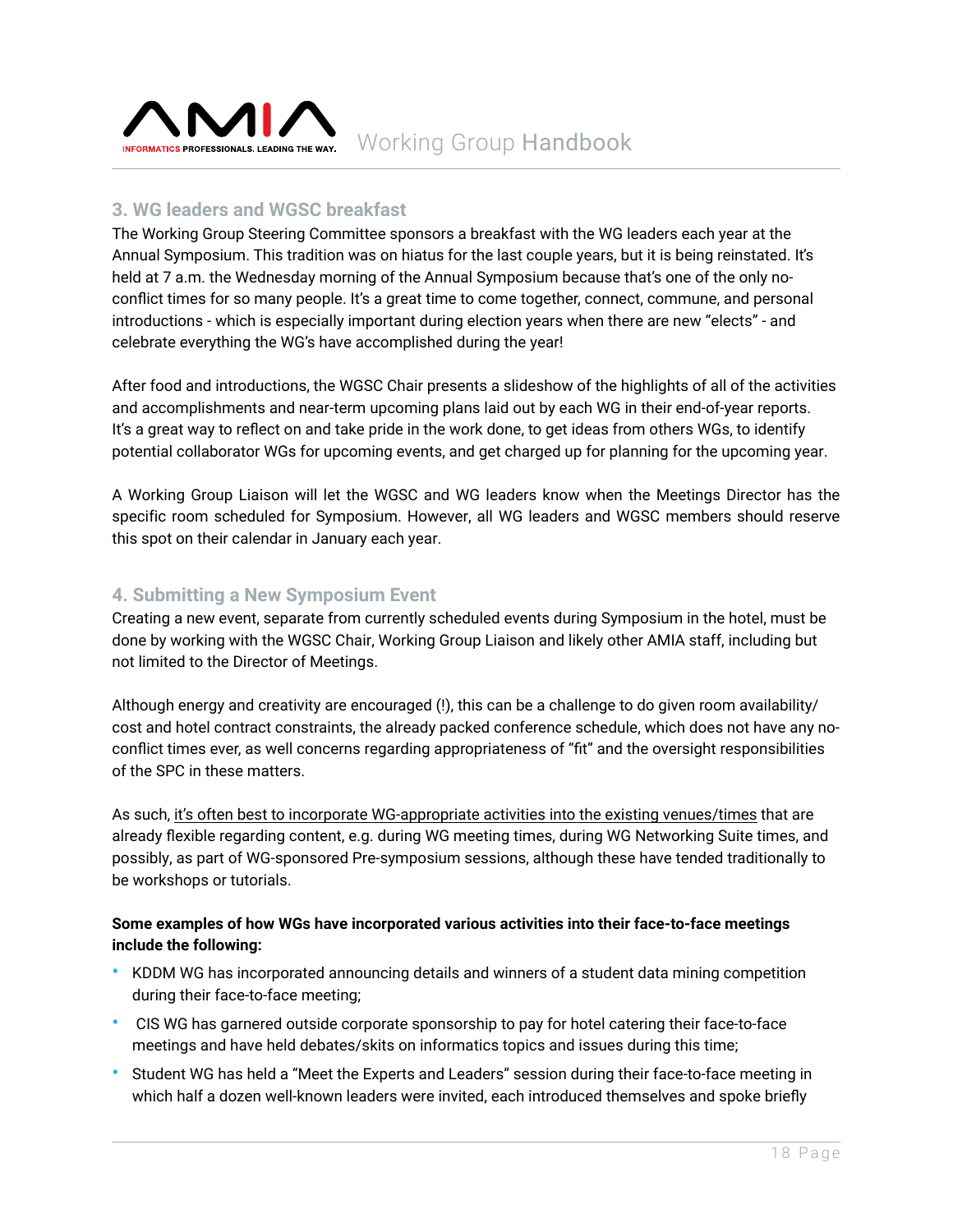

about their careers to date, and then student attendees asked questions. Leaders then stayed for a set time to speak with individuals who wanted to talk with them directly. That year, the WG leaders did not seek corporate sponsorship, but several volunteers each purchased a bag of candy for attendees to snack on during the session;

- Student WG has held an "All-WG: Meet The WG Leaders Roundtable" session during their face-to-face meeting time. In this session, the WG invited leaders/representatives from all of the WGs to attend. The Student WG members then divided themselves evenly and sat around each of the guests from the other WGs. The guests introduced themselves, briefly shared details about their research and careers, talked about what their WG does, and answered questions. Every 15 minutes, the students rotated to another "WG table" (there weren't actually tables, just groups of chairs) to get to know other WGs.
- ELSI WG had a series of discussions on a selected topic, including one during a face-to-face WG meeting. The leaders then worked further together and turned the material and ideas generated from the discussions into a WG-sponsored paper. (**N.B.** Please see the permissions process for this in the Handbook.)
- Occasionally, the SPC will try out a new idea, such as "Birds of a Feather" sessions, which are highlighted at Symposium. Birds of a Feather sessions, held during Symposium in assigned meeting rooms, comprise group and small group discussions on predetermined topics. If there's a topic that a WG, or a coalition of collaborating WGs, would like to propose for a "Birds of a Feather" session, please discuss the idea with the WGSC Chair. For conference planning purposes, it would be best to approach the WGSC Chair with an idea early in the year.
- In addition, several of the WGs have successfully created social and networking events held in the evenings outside the hotel to avoid hotel costs/contract issues, and allow folks to enjoy city venues other than the hotel conference rooms. One such activity has been a WG-sponsored dinner, which is arranged at rotating restaurants that can accommodate large groups. It started out as an ELSI WG-sponsored dinner and grew into the "CIS, ELSI, EVAL, and POI WGs + Friends Dinner," in which all members and their spouses/families can sign up to participate. The leadership of the WGs makes all of the arrangements and promotes the events. Individuals pay for themselves.
- Another example is the "Women in Informatics Event (WINE)" which was held in the hotel bar. Attendees paid for their own beverages. This started out as an event not sponsored by any one WG. It was proposed by two individuals who approached the WGSC Chair and other staff members for approval and to get the event published in the Symposium Program. The individuals then promoted the event themselves via the listservs. Now, however, it has been folded into the offerings of the Women in AMIA Initiative, and has become an official AMIA Symposium event with a designated hotel room.

Reminder - please \*DO\* notify the WGSC Chair and the AMIA VP of Education and Academic Affairs, to discuss ideas, which will likely need to run by the SPC for approval. Just be mindful of the already packed schedule and standing events each day and every night of Symposium.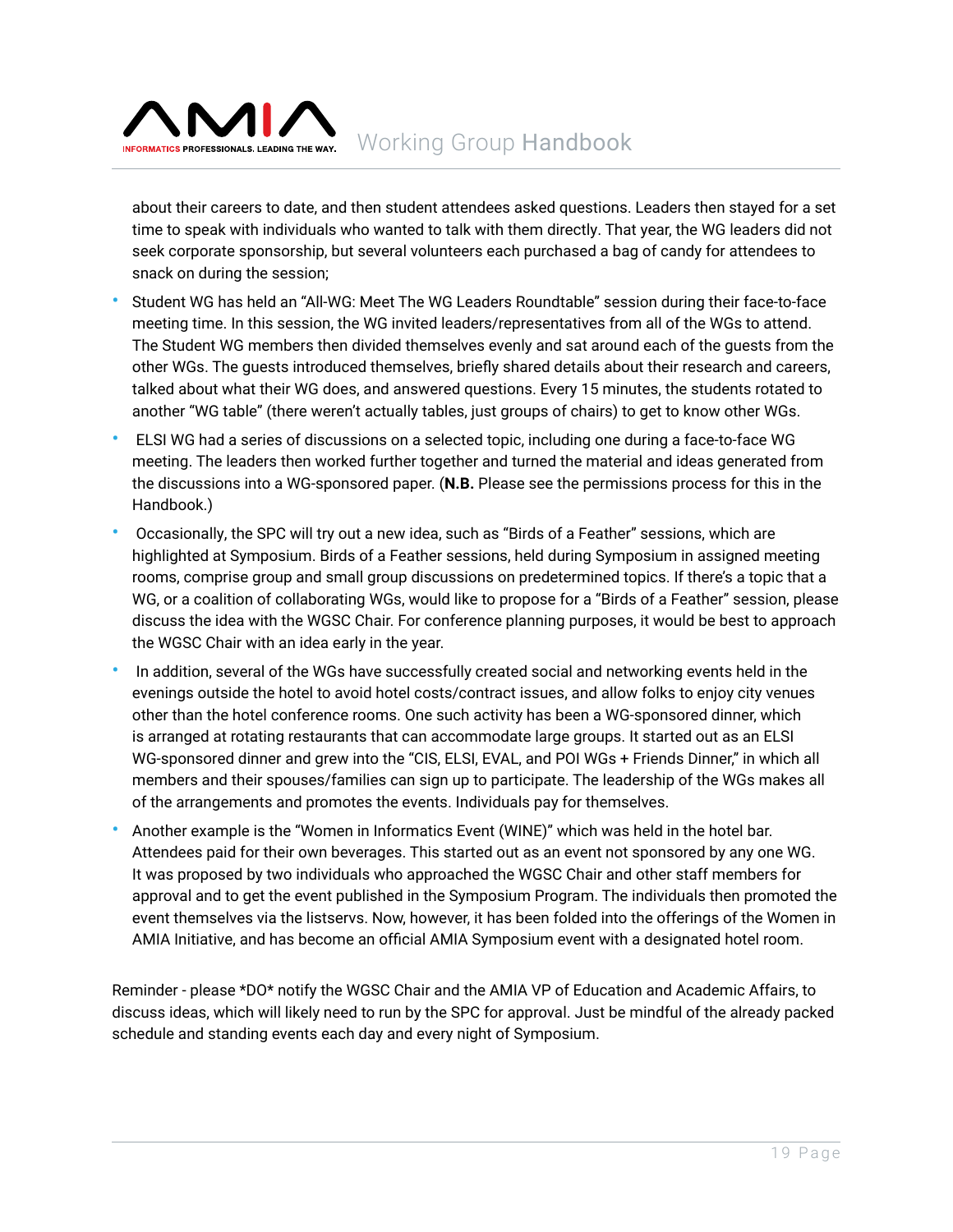<span id="page-19-0"></span>

### **5. Other Activities**

Just because it's not listed or detailed above doesn't mean the idea isn't a good one! The activities detailed above are popular and have been successful, but there is always room for creativity. If the leaders from your WG are mulling an idea and want input, please bring it up to the WGSC Chair individually or discuss it during the WG leadership monthly call. The WGSC and staff will help you flesh out details, point out any pitfall, and guide you to success.

#### **Some other creative activity examples include the following:**

- NI-WG put on a Maker Faire as the focus of a Pre-symposium workshop;
- NI-WG did an oral history project to capture the history of nursing informatics via a series of interviews with long-time AMIA nursing informaticists. They did seek and were awarded an AMIA budget to do so;
- Every year, the POI WG awards the "Diana Forsythe Award" to the authors of the best paper published each year at the intersection of informatics and the social sciences.
- A WG Zoom Happy Hour. These don't cost anything, and they're easy to do. A WG Happy Hour could be held as a standalone event or after another informatics-focused activity such as a webinar.

#### **6. White Papers**

WGs have successfully written and published articles on topics of interest to the group, which the WG has officially sponsored. However, there is an approval process for this, which involves the AMIA Board. There is no guarantee that a WG's idea or paper will be approved, or that it will be accepted by a journal, including JAMIA. No WG or individual may go outside of this process to publish a paper or any sort of statement and claim that it is AMIA or AMIA WG-sponsored.

Authorship of any such paper should follow International Committee of Medical Journal Editors rules for attribution; discussion contributors not participating as authors should be acknowledged in the Acknowledgements section.

For further details and assistance regarding this process, please email the WGSC Chair and staff liaison.

## **WG Operating Processes**

#### **Communicating and Publicizing Events**

It's the responsibility of the Chair to ensure that all WG meetings and activities are communicated and promoted to members in a timely fashion, with enough lead time in advance for members to reserve space on their calendars. The Chair can delegate publicizing tasks to the other WG leaders or members of the group.

The AMIA Community listserv is a key tool through which to communicate. Social media tweets/posts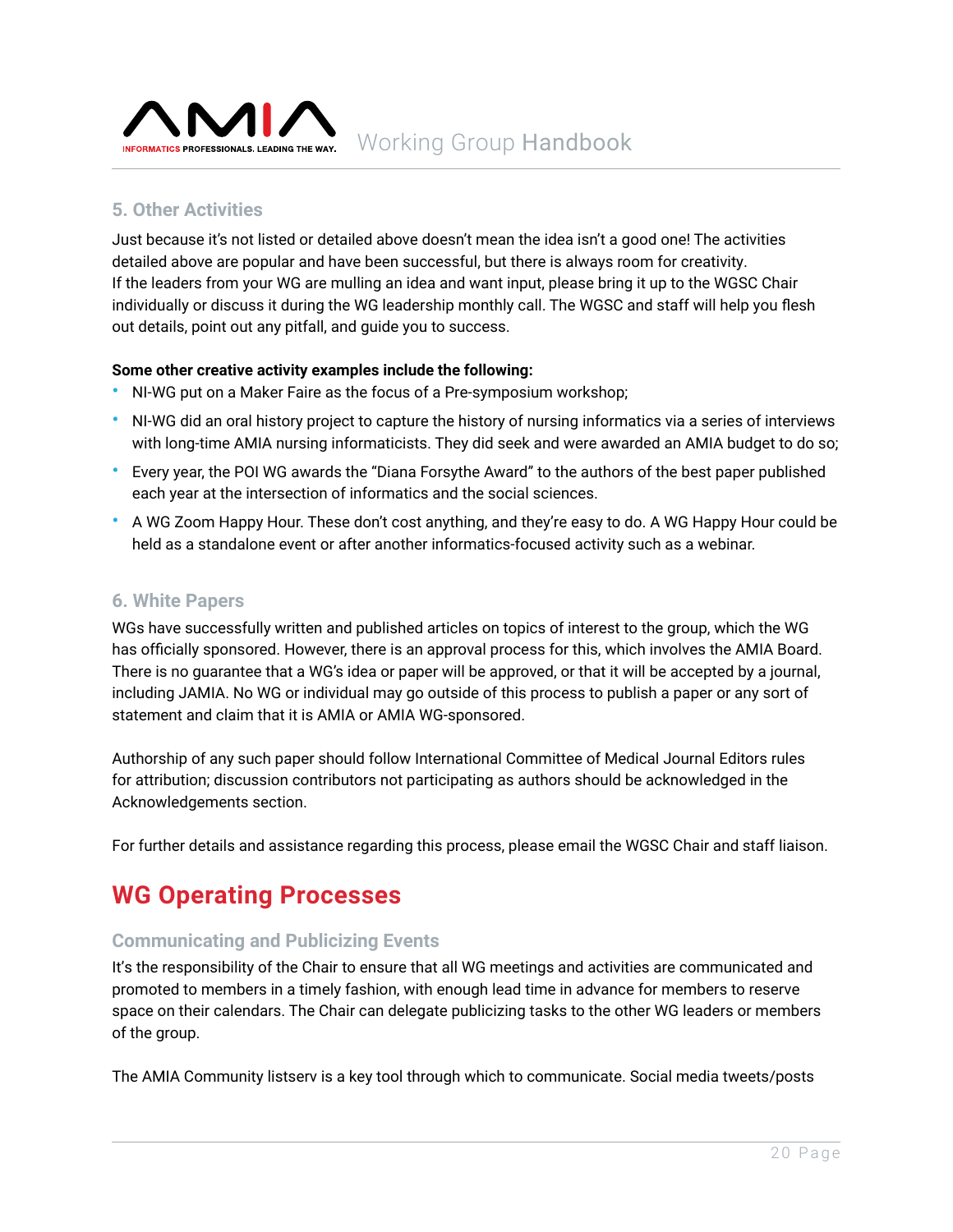

are additional ways to spread the word about upcoming events. The WG can also work with their Working Group Liaison to announce activities through official AMIA channels, such as

- AMIA weekly eNews
- AMIA Daily Download

These come out on a set schedule, with content prepared in advance. So contact your staff liaison in advance to find out when your announcement can be incorporated.

#### **Several elements for effective communications about meetings and activities are:**

- An informative subject line
- Who, what, where, when, how, and why

That sounds obvious, but it's easy to forget these basic elements. It's also easy to accidentally "bury" these in a lot of body text. The rule of thumb is just make it easy for your WG members to see the key details quickly. Also, please be sure to make it easy for them to copy key details into their own calendars. How much and how often you publicize a specific meeting or event is optional, but experience has demonstrated that three rounds of messaging often works well.

• For example, send a message about an upcoming webinar to your WG Community listserv 3-4 weeks in advance, then 1-1.5 weeks in advance, and then a final reminder the day before or morning of the webinar. Why three times? Because people pay attention to such messages at different times, often just in time, and also as schedules shift and open up, which affords an opportunity to participate.

There is the option to cross-post your activity announcements on other WG lists, too, targeting the groups whose members may be most interested. This can also be done by using the 'announcements' function in the WG Community platform.

A rule of thumb is to post to one WG Community listserv first (and the other WGs involved if it's a cross-WG collaboration event). Then, if desired, later post to the 2-3 other WG Community lists for the groups who might be most interested. Do the same for each round of messaging. Many people belong more than one WG, so they may get the message more than once that day. As long as you're being thoughtful about who you are messaging and judicious, you are not "spamming."

If the WG wants to create an eFlyer for a WG event, or an ongoing WG newsletter, etc., contact your staff liaison for guidance about AMIA branding, logos, etc. There are still creative opportunities, but there are some guidelines to follow.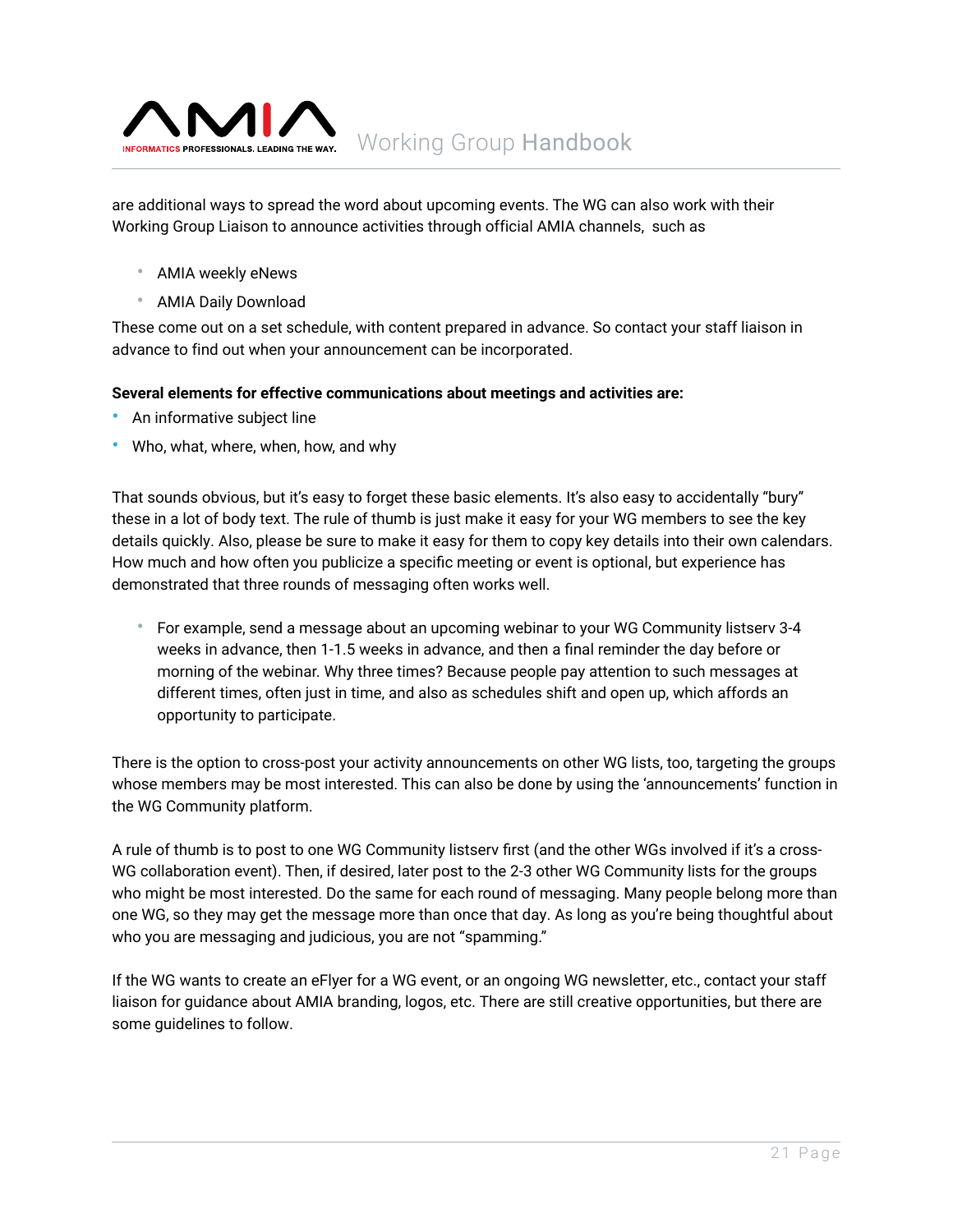<span id="page-21-0"></span>

### **Discussions on WG Community Listservs**

Members of a WG can start a discussion about an informatics issue, idea, policy, method, application, anytime they want and continue the discussion for as long as it's productive. Leaders of the WG can do so, and can encourage other WG members to do so!

WG leaders will want to pay attention to posts, not to stifle or run conversations, but just to be aware in case there is an escalation that is not resolving itself. If there is, there may be a need to redirect the conversation. Please refer to the Code of Conduct (<https://connect.amia.org/codeofconduct>)

The lists are monitored, as well, by AMIA staff, but they rarely have to step in because as professionals, WG members are generally congenial and respectful of differences of opinion, experience, and points of view, and self-direct conversations.

### **Obtaining Continuing Education Credits**

Obtaining education credits for WG programs is possible, although it requires considerable documentation. A disclosure form is standard and the next steps depend on the type of CE (MOC, CME, CNE, pharmacy CE, or dentist CE). All faculty send CVs. MOC-Part II requires 3 assessment questions with rationale provided. The AMIA Director of Education provides guidance for this procedure.

#### **Making Budget Requests**

#### [Budget Request Form](https://brand.amia.org/m/d3d1e131e420d97/original/working-group-budget-request.pdf)

AMIA WG group projects are funded by the AMIA budget on a yearly basis. Note: Budget requests can be made as part of the activities plan and should be submitted by July 15th to be included in the AMIA August budget process.

Funds will not be granted for travel to in-person meetings or funds to hire a grad student for WG project support. Money cannot be requested to buy food for events at the Annual Symposium because of hotel contract rules, however, snacks and drinks are provided for each WG face-to-face meeting rooms.

Please do not put in a budget request for the following: WG leadership planning conference calls or online meetings.

Please contact the WGSC Chair and with any questions regarding budget requests and fundable proposals.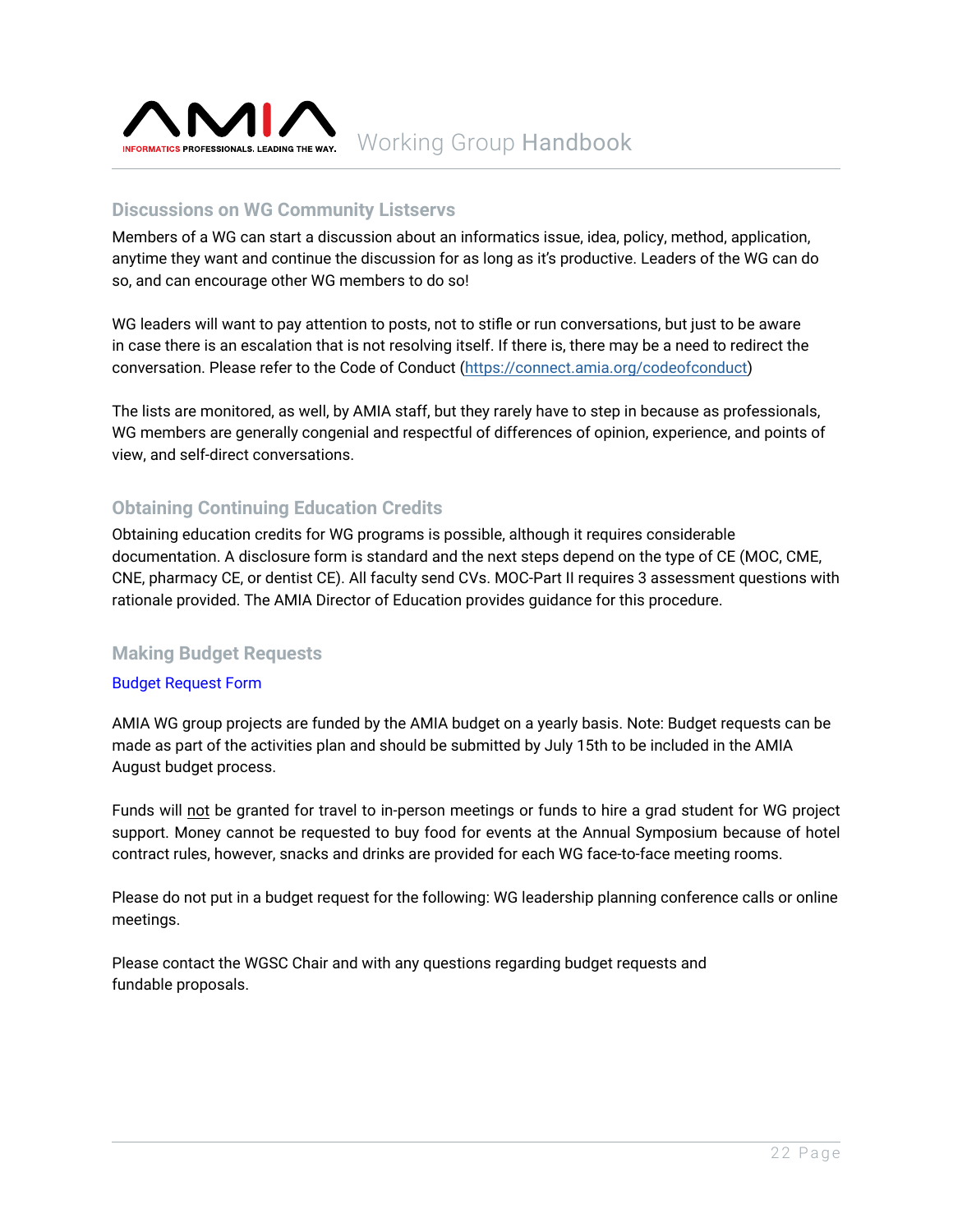<span id="page-22-0"></span>

#### **Making Sponsorship Requests**

#### [Sponsorship](https://brand.amia.org/m/7e9170d0a6c9de9f/original/working-group-sponsorship-request.pdf) Request Form

AMIA encourages WGs who wish to seek sponsorship for events and other activities, especially when they have their own contacts and potential sources for sponsorship. The Director of Industry Partnerships can provide guidance in approaching sponsors.

To make sure, however, that relationships with industry, vendors, and outside partners and stakeholders, many of whom are already corporate members or sponsors are managed, WG leaders must fill out a WG sponsorship request form and submit to the Director of Industry Partnerships with WG ideas for sponsorship.

# **Establishing a New Working Group—Pilot Process**

There must be five initiating AMIA members involved as founding members of the WG responsible for launching the new WG.

The pilot process allows for a faster and easier approval process with fewer restrictions for the organizers. It is envisioned that all new working groups will go through this pilot process before being granted formal working group status.

#### **Discussion Forum**

#### **These pilots will initially take the form of a "Discussion Forum" (DFs) and will include the following rights and privileges:**

- A dedicated online AMIA community to communicate with and attract potential membership.
- Staff and technical support for AMIA sponsored webinars.
- Secondary preference for pre-symposia activity proposals to the AMIA Annual Symposium (highest priority reserved for WGs, lowest priority for unaffiliated proposals).
- For conferences with available networking suites, DFs may reserve these spaces when not in use by formal WGs.

#### **Unlike formal Working Groups, these groups will not have access to:**

- Formal meeting space at AMIA conferences. For conferences where networking suites are available, DFs may use these spaces when not in use by formal WGs.
- AMIA's virtual meeting licenses for standing or ad hoc meetings.
- Budget requests from the WGSC.

Although the Discussion Forum mechanism is designed as a pilot process for new Working Groups, we appreciate and support that some groups may permanently/semi-permanently remain as Discussion Forums. We believe that having an online discussion community can be sufficient and valuable for a number of communities.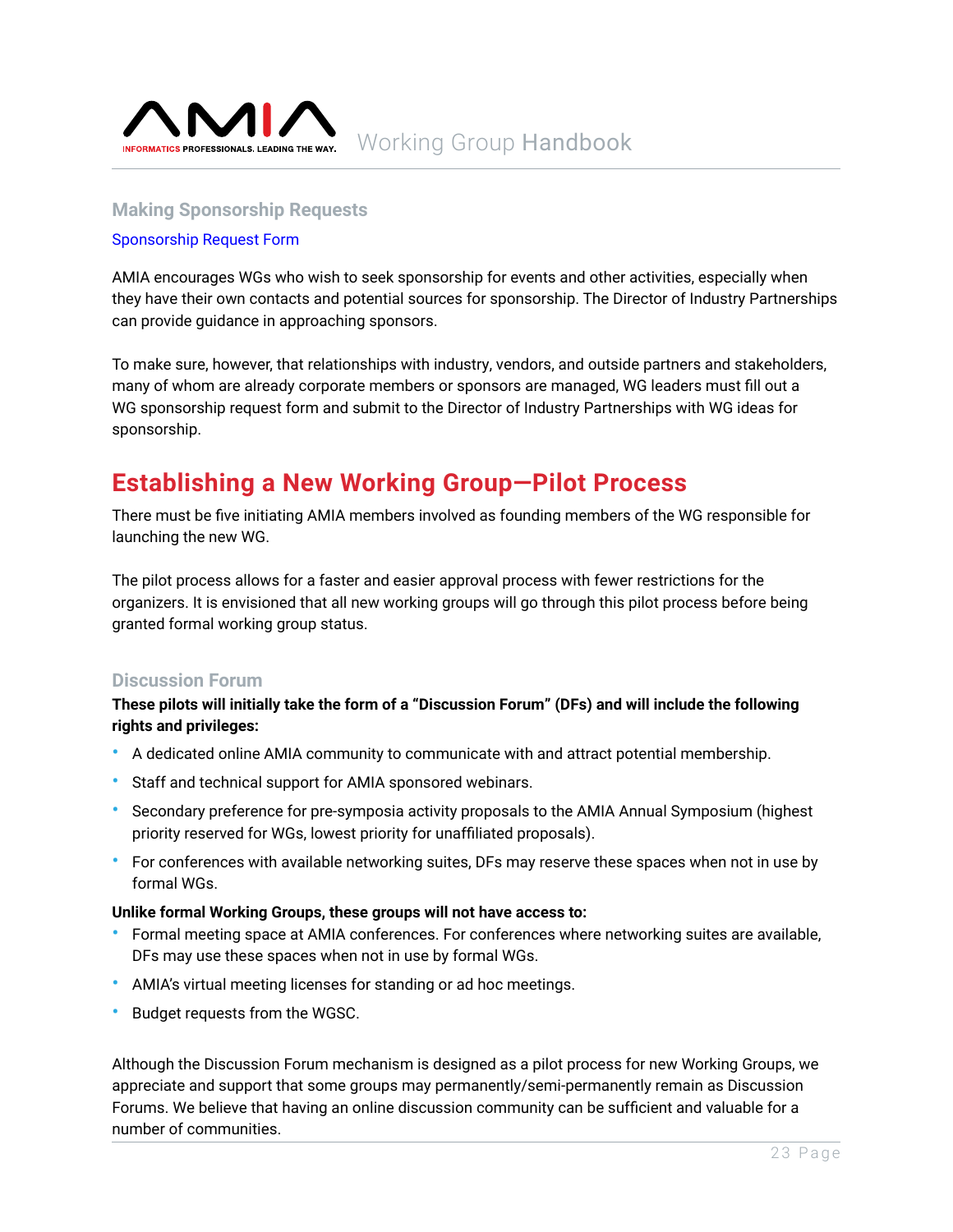<span id="page-23-0"></span>

### **Starting a Discussion Forum/Working Group**

Regardless of the final goal of the group (e.g., Working Group or semi-permanent Discussion Forum), the process of starting a DF is the same. There must be five initiating AMIA members involved as founding members of the DF responsible for launching the new DF, as well as an administrative person to manage the new community

### **Statement of Explanation and Purpose**

These DF leaders shall prepare a brief purpose statement on the mission/purpose of the DF and an explanation for how they first worked within an existing WG to develop activities on the topic— offered to organize a webinar, group discussion call, or other project on the topic; approached the current officers about forming an internal-to-the-WG committee on the topic to discuss related issues and propose ongoing related activities; etc.—and why there is a demonstrated need for a new group, or why there is not an existing WG appropriate to house and provide activities based on their topic. This statement may also include a description of a potential leadership structure.

\*[SEE APPENDIX GV-A: Statement of Explanation and Purpose](https://brand.amia.org/m/515b4887577e40dc/original/2021AMIA-Appendix-GV-A.pdf)

#### **In summary, applications for DFs/new WGs require:**

- A Statement of Explanation and Purpose.
- An official Working Group Charter including a brief summary of the existing Discussion Forum's activities and future plans for the WG.
- A signed statement by the Officers that they have read and understand the Working Group Governance Manual.

#### **[Diagram 3] Pilot Process**



All proposals for new DFs will be reviewed by the WGSC Chair and AMIA staff. Depending on the complexity of justification, the application may be sent to the full WGSC for review.

#### **Charter**

While in the state of Discussion Forum, a Charter should be developed by the initiators. The Charter should contain:

- Listing of Officers
- **Overview**
- **Mission**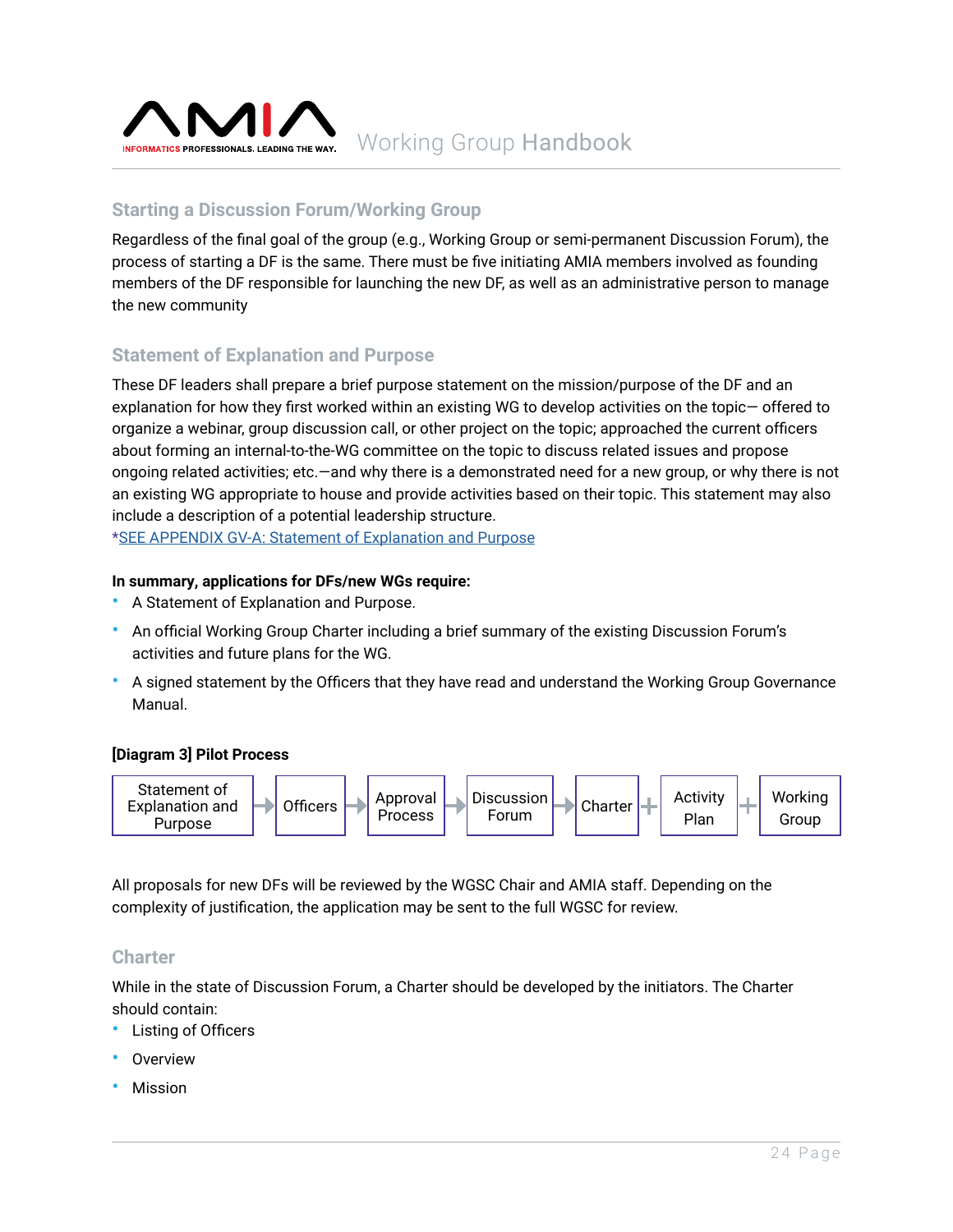<span id="page-24-0"></span>

- Vision
- Domains of Focus
- Goals

Discussion Forum

• Outcomes [SEE APPENDIX GV-B: Charter](https://brand.amia.org/m/388287eb7356a545/original/2021AMIA-Appendix-GV-B.pdf)

# **Annual Review of WG Charter**

The WG Charter should be reviewed and updated, if necessary, at least annually. The updated WG Charter should be available for review by January 31. A copy must be sent to your staff liaison and the WGSC Chair. After they have reviewed the charter, AMIA will add the latest version of the Charter to the WG AMIA website, and save the old version.

# **Transitioning a Discussion Forum to a Working Group**

The expectations for active WGs are the same for all WGs, including new ones. Exceptions may be granted on a case-by-case basis by the WGSC. Discussion Forums (DFs) will be evaluated based on a balance of the activity of their group (e.g., smaller but highly active groups will be viewed similar to larger groups). Activity of the group will be considered based on the WG handbook, as well as other creative ideas for activities.

# **WG Evaluation**

Throughout each year, particularly at the mid-year and end-of-year when WGs submit activity reports, the WGSC reviews the WG program. The WGSC considers the following questions to determine if a WG is active:

- 1. Are the elected officers, including Chair, Chair-elect, and Immediate Past Chair, active participants in WG activities and effective liaisons to the WG leaders, the WGSC, and the AMIA office, including a) participation in the January WG leadership orientation session and b) Monthly WG leaders calls?
- 2. Did the WG hold an election (applicable in election years only)?
- 3. Did the WG hold a meeting during the Annual Symposium?
- 4. Did the WG hold the minimum expected number of activities (4)?
- 5. Did the WG do the annual review of its Charter?
- 6. Are the WG content pages up to date?
- 7. Is there active discussion on the AMIA Connect WG community?
- 8. Does the WG demonstrate purpose and a need to exist?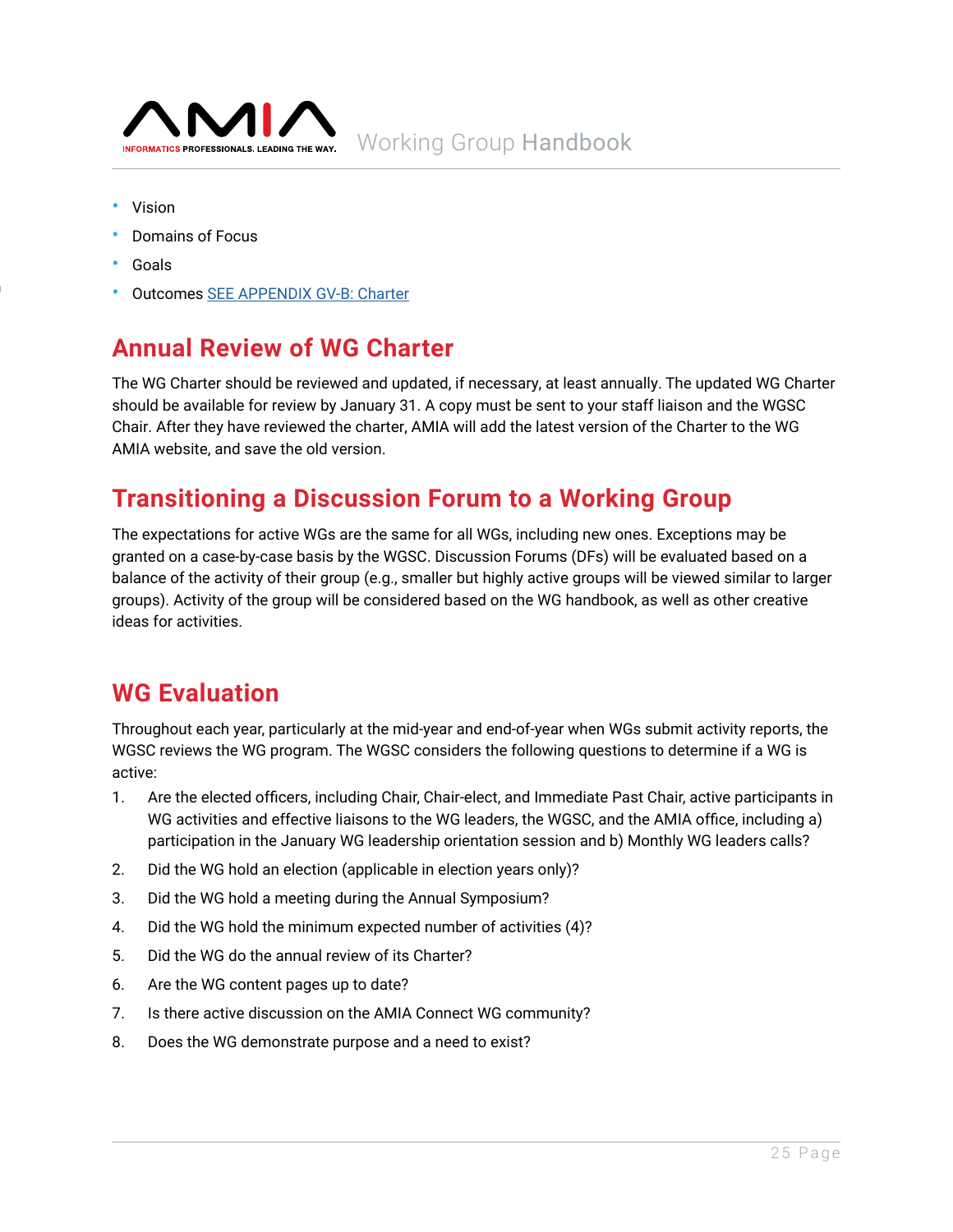<span id="page-25-0"></span>

## **Period of Review and Sunset**

Each year after the WGSC has performed an evaluation of each WG, the WGSC will place WGs that do not comply with the eight basic requirements of being an active WG into a period of review. During this review, the WGSC will engage its members and solicit volunteers to bring the WG back into active status. The WGSC may replace the WG Chair or make other changes to the Leadership Team as needed. Once the situation has sufficiently improved or been remedied, the group will be placed back in active status. The period of review may last no longer than six consecutive months.

If the WGSC does not see evidence of progress or sufficient improvement of the WG during the review, the WG will be assessed for merging with another WG or will sunset. A group of AMIA members may request reinstatement (i.e., to be moved back to active status) by submitting the name of a Chair and signatures of 25 AMIA members who believe there is a need for the WG to exist.

If the WGSC does not receive a request for reinstatement in a timely manner during the period of review, the WG will sunset. Once a WG has been sunsetted, the WG content pages and AMIA Connect community discussions will be shut down, AMIA members will no longer be able to sign up for the WG community, and the WG will be removed from all communication and marketing materials. In the event that a group of AMIA members feel a need for the group to become active again, they should follow the steps for establishing a new WG.

# **Reporting**

### **Planning**

The WG Chair, in conjunction with the leadership team, is responsible for these plans/reports.

| ltem                     | Month(s) Due | Owner                                                                                      |
|--------------------------|--------------|--------------------------------------------------------------------------------------------|
| Long-Term Activity Plan  | Oct. 1       | Chair-Elect and Chair in odd-numbered years<br>Chair and Past-Chair in even-numbered years |
| End-of-Year Report       | Oct. 1       | Chair                                                                                      |
| Mid-Year Report          | May 1        | Chair                                                                                      |
| Annual Review of Charter | Feb. 1       | Chair, Chair-Elect, Immediate Past Chair                                                   |

#### **[Table 1] Reports and Plans**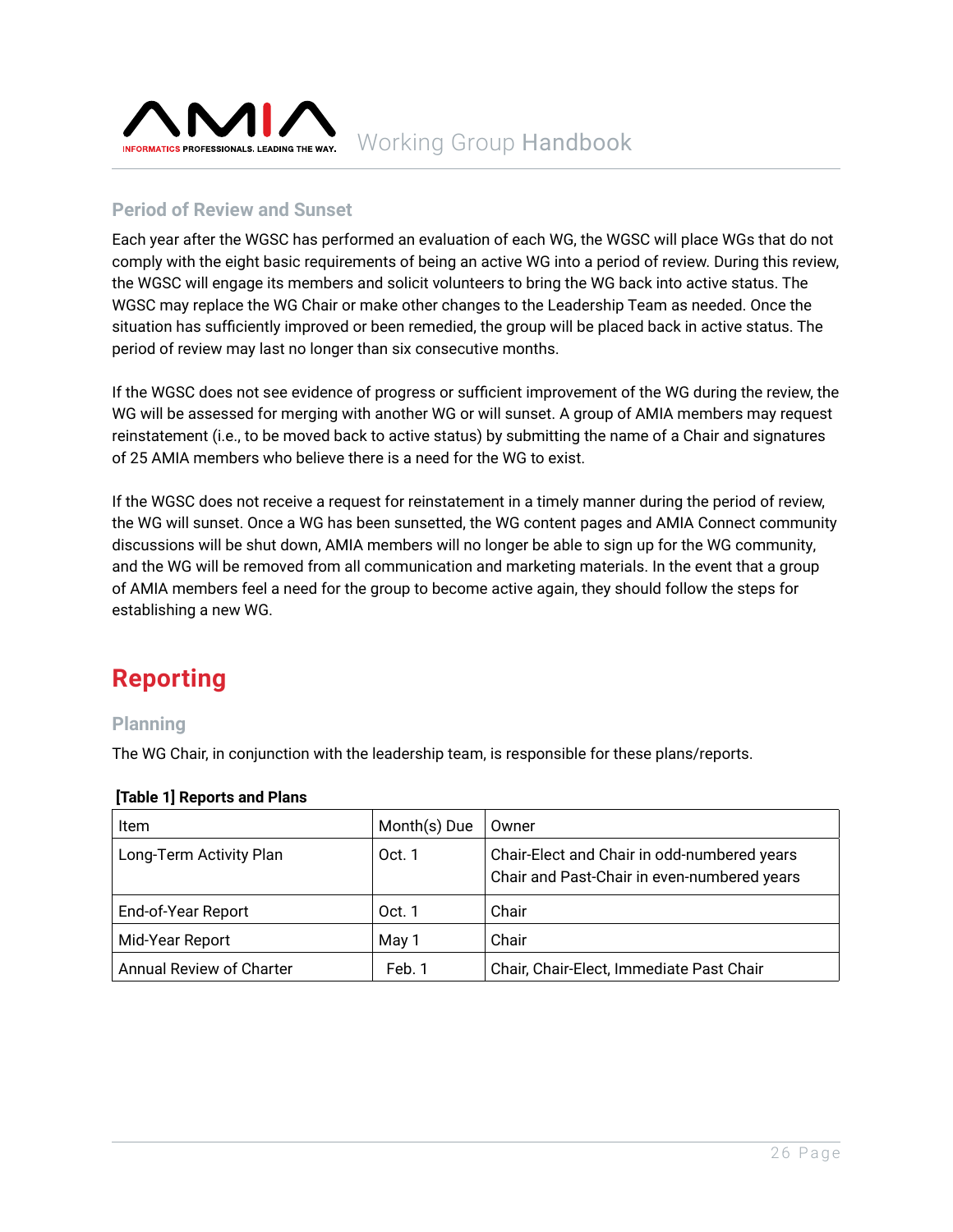<span id="page-26-0"></span>

# **WG Leadership**

#### **Qualifications**

Members of the Leadership Team shall be members in good standing of AMIA and the Working Group at the time of their nomination, election, and service. Should any officer or member of the Leadership Team, or any nominee or officer-elect or committee member-elect, cease to be a member in good standing of AMIA, her or his position shall be declared vacant. The Chair, with the advice and consent of the Leadership Team, shall appoint a member in good standing to serve in the vacated position. At the next regularly scheduled election, there shall be nominations and voting to fill the position. Should such an election be held in an "off year" (e.g., in an even year for an office normally elected in an odd year), the person elected would serve only for the unexpired term, so that the office could continue to be filled in odd or even years, as scheduled.

Except for a specially elected officer who has served less than a full term in the elected position, officers should not immediately succeed themselves in the same office. Exceptions can be made to this policy. It is recommended that persons running for the office of Chair-Elect should have the advantage of having served previously in a leadership capacity for a Working Group.

#### **Composition**

#### **The leadership team of the Working Group shall be as follows:**

- Chair (required)
- Chair-Elect (required)
- Immediate Past Chair (required, 1 year)

#### **The leadership team may also include the following positions:**

- Vice Chair
- Secretary
- Member-at-Large (may have more than 1)
- Meeting Minutes Scribe and Archivist
- Content Administrator
- Other positions as assigned

# **Elections**

Most WG elections are held every other fall in conjunction with the regular AMIA election for the Board of Directors, with the exception of Student WG and NI-WG. The AMIA office will coordinate the WG election process.

The term for the WG Chair is a four-year commitment: one year as Chair-Elect, two years as Chair, and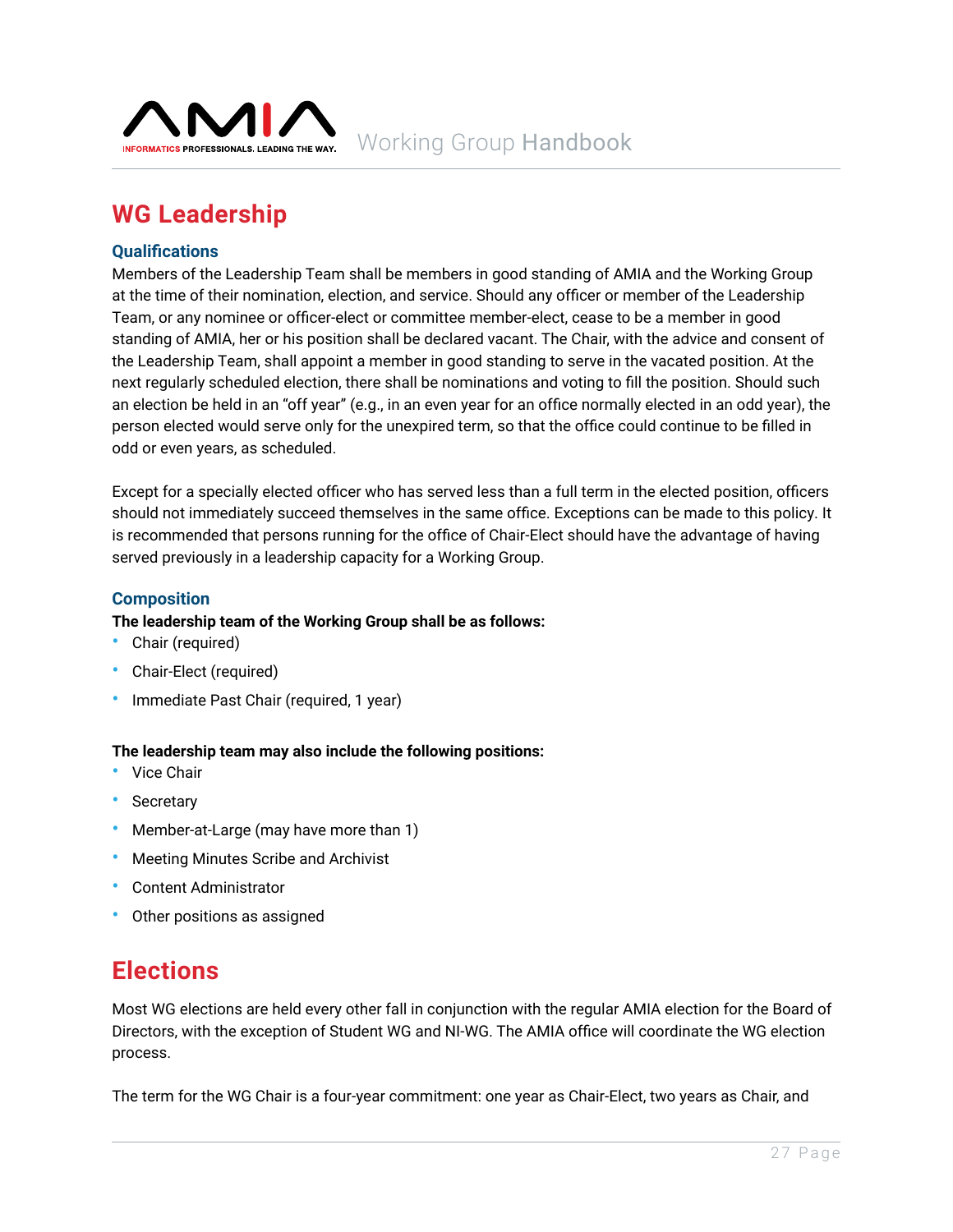<span id="page-27-0"></span>

the last year as Past-Chair. Elections are held every other year for Chair-Elect. There is not a limit on the number of times an AMIA member may run for Chair. \* The official term for a new person taking office is January 1.

## **Developing the WG Election Slate**

Members of the working group are able to self-nominate for available positions during the open selfnomination period which takes place in conjunction with the AMIA Board of Directors nomination process. This typically takes place in June/July of an election year.

#### **During any election cycle, a candidate may not self-nominate for**

- chair of more than one working group (i.e., Chair-elect of GEN/TBI and Chair-elect of CRI)
- more than one position within a working group (i.e., Chair-elect and Member-at-Large)

Once the nomination period closes, a list of all candidates is shared with the working group leadership. At that time the final slate is vetted and shared with AMIA staff to be included in the final election slate.

### **Elected Positions vs. Appointed Positions**

Elected positions are the "elected officers" of the WG. They are part of the WG's leadership team, which comprises all elected and appointed positions.

Appointed positions can be created, amended, and ended on an ad hoc basis within the WG, by the Chair, depending on the needs of the WG. The Chair must communicate the expected term of service and specific duties to the appointed candidate when she or he is appointed. The Chair will submit a description of any newly created appointed position, including its specific duties, to the staff liaison.

However, if a WG wants to create another elected position, the Chair must submit a request, with an explanation of what the proposed new elected position is, what its specific duties are, and why it's needed, to the WGSC Chair and staff liaison before March 31 of that year, prior to the start of the elections process. They will advise the WG whether or not the position can be added to the roster of elected positions. The process is the same for eliminating existing elected positions.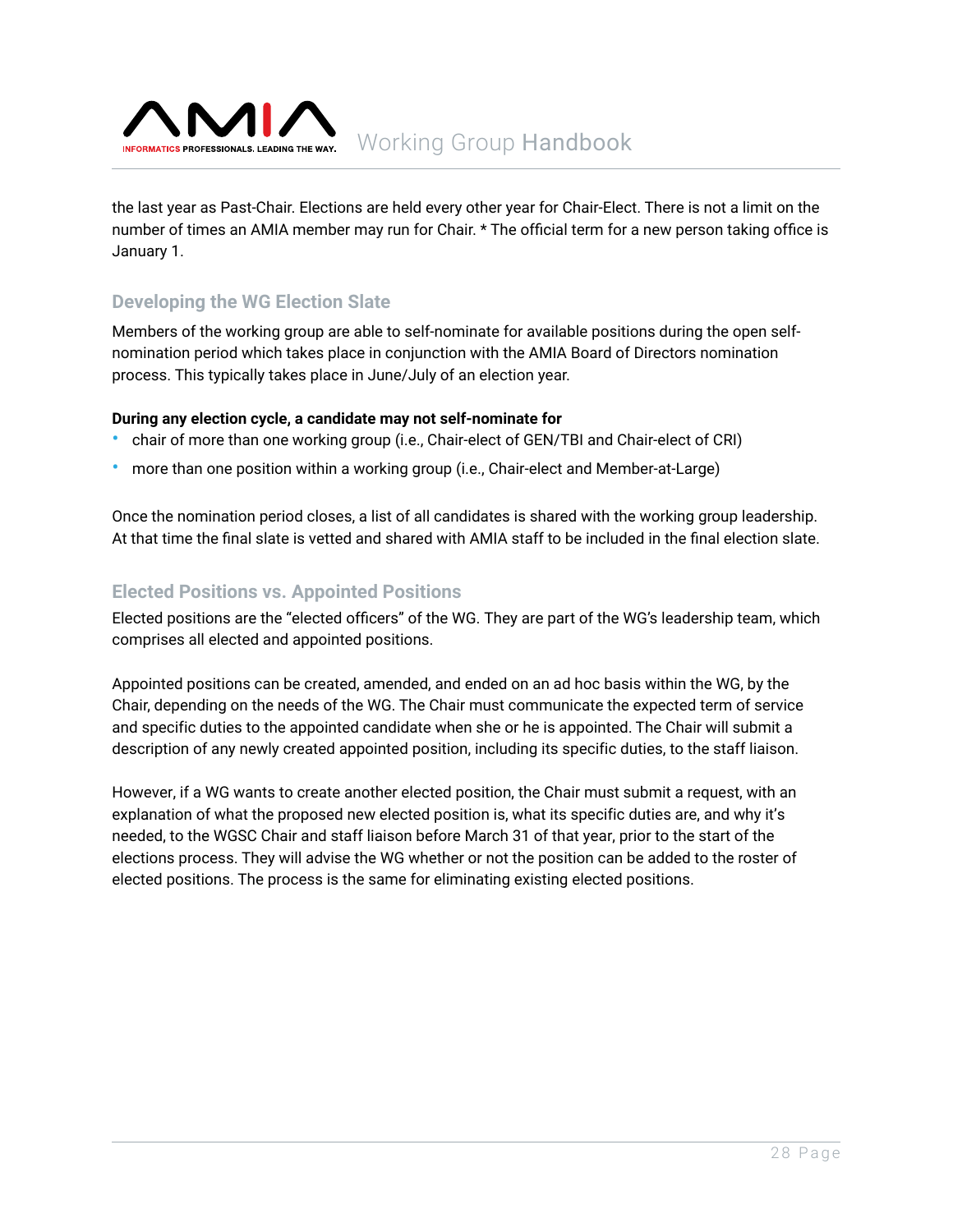<span id="page-28-0"></span>

# **Terms**

The Chair-Elect should be prepared to serve a total of four years. The time commitment for other WG leadership is determined by the WG Administrative Committee and coincides with AMIA's policies and procedures, unless specific time commitments have been set forth in the individual WG operating guidelines.

#### **Here is an example of the Chair-Elect's path:**



**[Diagram 4] Four Year Chair-Elect through Past-Chair Term for Leader "X"**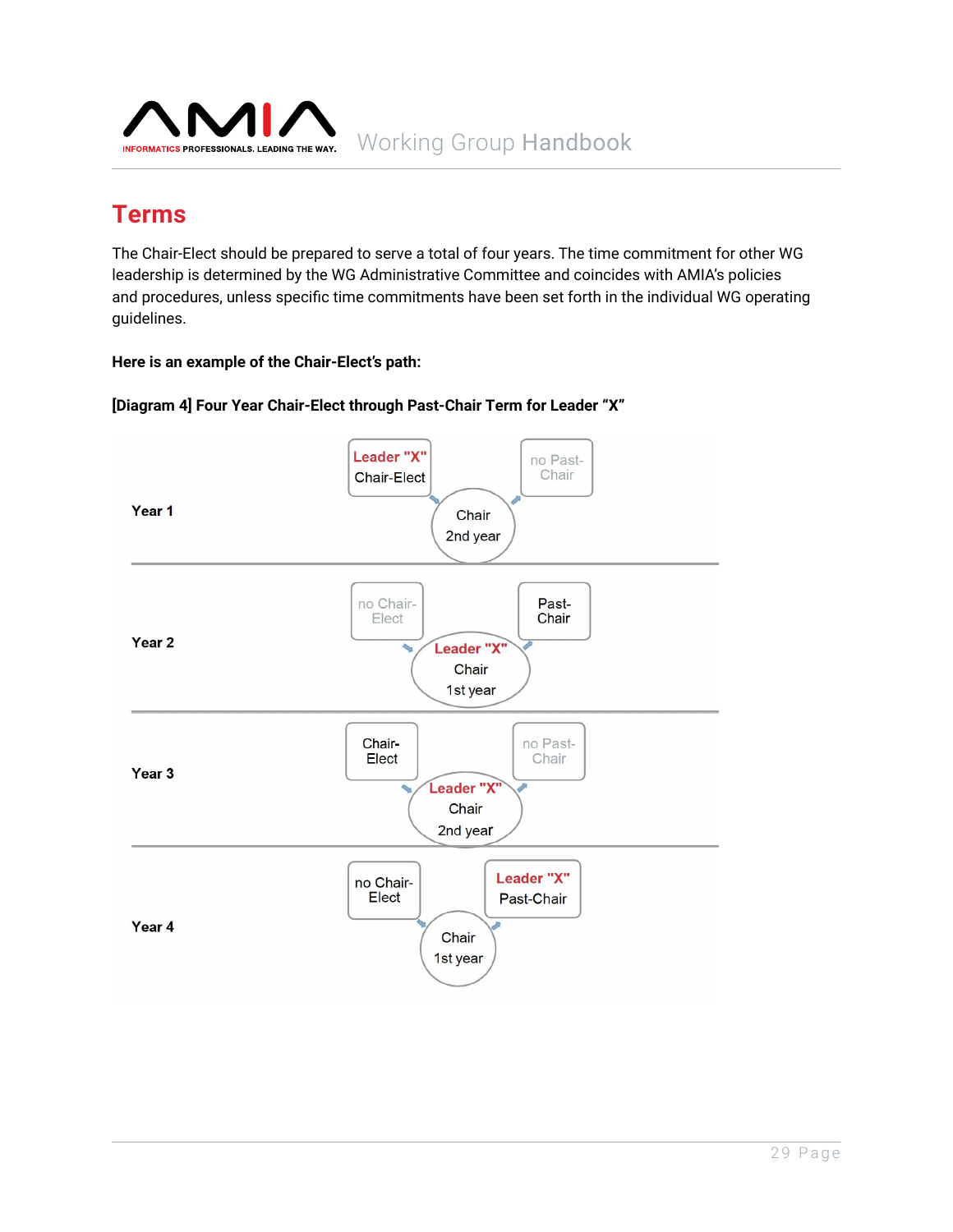<span id="page-29-0"></span>

### **Term of Chair-Elect and Past-Chair**

#### **[Diagram 5] Term of Chair-Elect and Vice-Chair**



When leader "X" is Chair-Elect, it will be when Chair "Y" is in their second year as Chair. There is no Past-Chair at this time.

When Chair-Elect "X" becomes Chair, Chair "Y" becomes Past-Chair. There is no Chair-Elect position. In other words, at no time is there a current Chair-Elect AND Past- Chair position holding office at the same time. The Past- Chair position takes place during the Chair's first year. The Chair-Elect position takes place during the Chair's second year.

**Chair-Elect, Chair, and Past-Chair.** The Chair-Elect shall serve one year in the position, and in the following two years, serves as Chair. During the fourth year, he or she will serve as Past-Chair.

**Vice-Chair.** The Vice-Chair shall serve two years in the position, with the term of office beginning in an odd-numbered year.

**Secretary.** The Secretary shall serve two years in the position, with the term of office beginning in an oddnumbered year.

**Member-at-Large.** Each Member-at-Large shall serve two years in the position, with the term of office beginning in an odd-numbered year.

**Content Administrator.** The Content Administrator shall serve two years in the position, with the term of office beginning in an odd-numbered year.

**Meeting Minutes Scribe and Archivist.** The Meeting Minutes Scribe and Archivist shall serve two years in the position, with the term of office beginning in an odd-numbered year.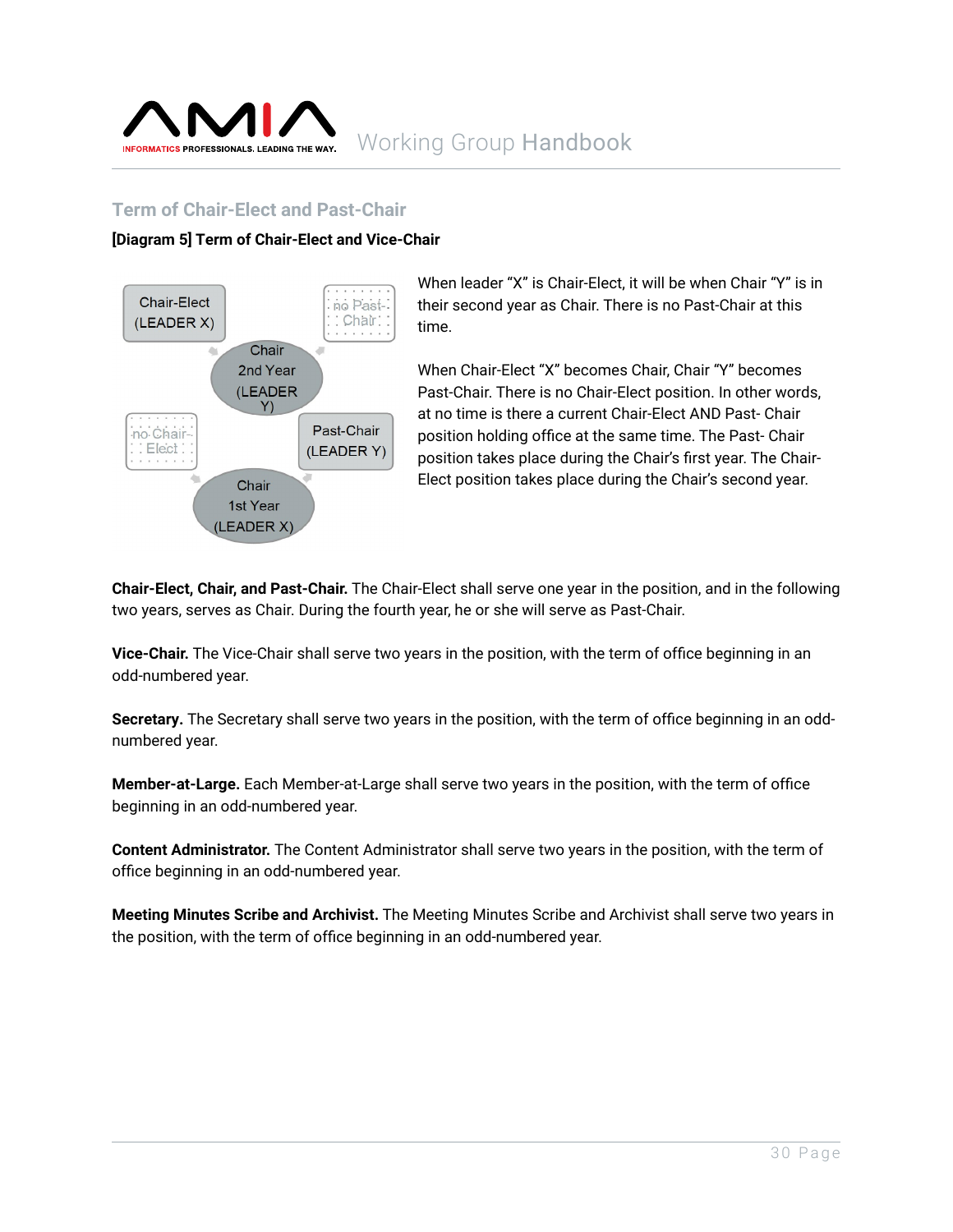<span id="page-30-0"></span>

# **Duties of Officers and Other Members of the Leadership Team**

**Chair.** The Chair shall convene and preside over and set the agenda for membership and Leadership team meetings; represent the Working Group in AMIA; provide leadership for the AMIA Connect Working Group and AMIA; and serve as the Working Group's liaison to other groups and individuals concerned in the informatics profession.

**Chair-Elect.** The Chair-Elect shall assist the Chair as requested, and delegate and participate in the activities and deliberations of the Leadership Team. The Chair-Elect shall manage and ensure the accuracy of the metrics.

**Past-Chair.** The Past-Chair will serve for one year and assist the incoming chair as necessary. The Past-Chair will also assist in mentorship activities and volunteer recruitment.

**Vice-Chair.** The Vice-Chair shall participate in the activities and deliberations of the leadership team as necessary and carry out related activities as requested by the Chair. The Vice-Chair will also assist in WG recruitment and AMIA nonmember engagement.

**Secretary.** The Secretary shall assist in recording minutes of face-to-face and virtual meetings (in and outside AMIA Connect) of the leadership team and shall participate in the activities and deliberations of the leadership team as necessary.

**Member-at-Large.** The Member-at-Large shall participate in the work of the leadership team and carry out related activities as requested by the Chair.

**Meeting Minutes Scribe and Archivist.** The Meeting Minutes Scribe and Archivist shall record minutes of face-to-face and virtual meetings (in and outside AMIA Connect) of the leadership team. The Meeting Minutes Scribe and Archivist shall archive minutes in the AMIA Connect WG library and shall participate in the activities and deliberations of the leadership team as necessary.

**Content Administrator.** The Content Administrator shall update the AMIA Connect WG pages and shall submit updates to the appropriate AMIA staff. The Content Administrator shall participate in the activities and deliberations of the leadership team as necessary.

# **Resignation, Removal, and Vacancies**

An elected member of the leadership team may resign upon presenting his or her written resignation to the Chair of the WGSC. The resignation shall become effective at an agreed-upon date.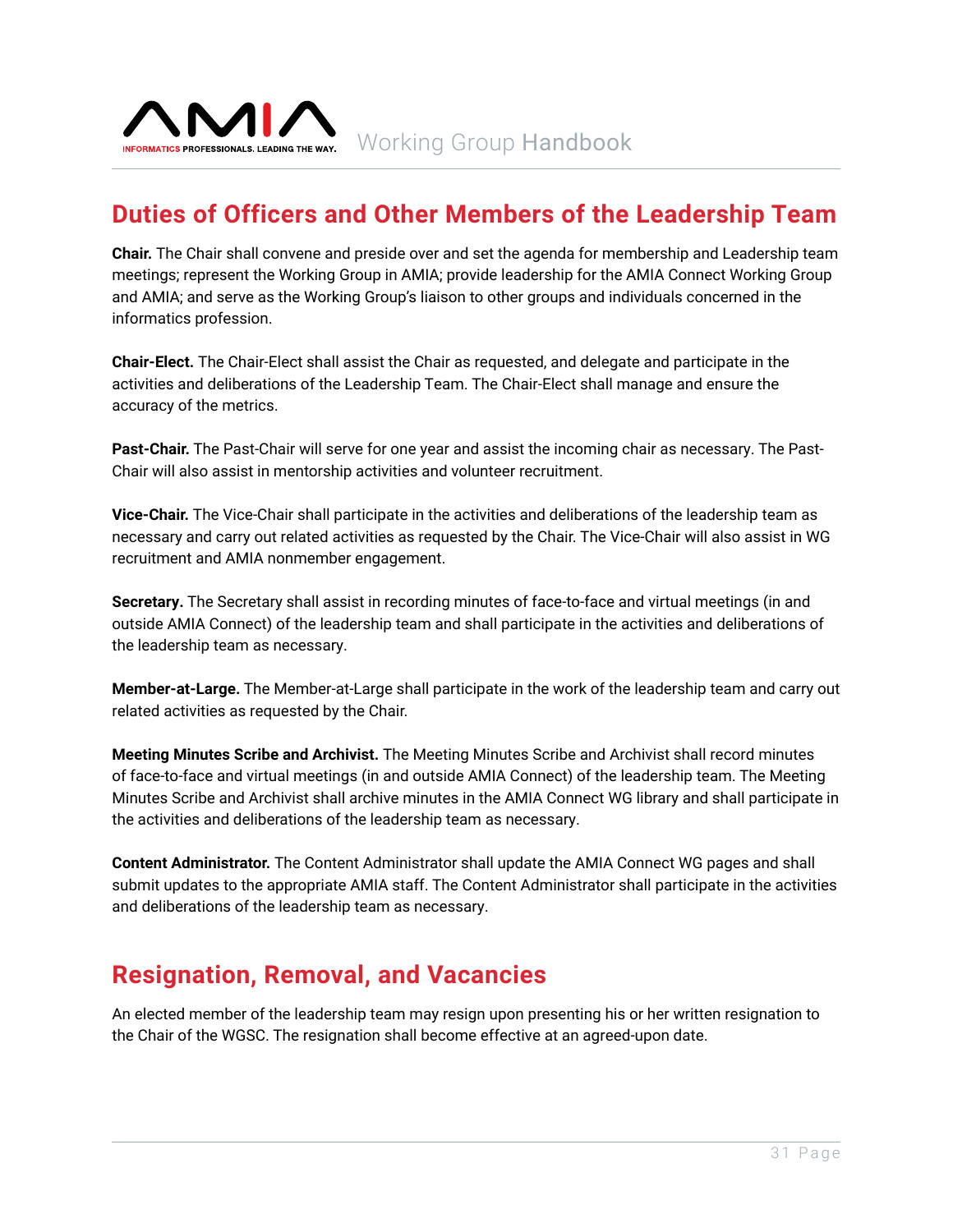<span id="page-31-0"></span>

# **Conflict of Interest**

In their capacity as leaders of AMIA, WG leaders have an obligation to make decisions and conduct affairs of the organization based upon the desire to promote AMIA and its mission. [AMIA's Conflict of](https://amia.org/about-amia/leadership-and-governance/ethics/conflict-interest-policy)  [Interest Policy](https://amia.org/about-amia/leadership-and-governance/ethics/conflict-interest-policy) aims to educate leaders on what constitutes a conflict of interest or the appearance of a conflict of interest, to set standards for full disclosure of professional and relevant personal activities and relationships that created a conflict of interest or the appearance of a conflict of interest, to remedy and resolve conflicts of interest per AMIA's conflict of management options, and to encourage leaders to remain aware of and take initiative to manage, disclose, and resolve conflicts of interest appropriately.

In order to proactively address any potential conflicts of interest, each WG Leader is required to annually complete and submit a disclosure form in January. Disclosures and agreed to methods of management are summarized yearly on the internal AMIA website, allowing all AMIA members to review the COI disclosures of leaders.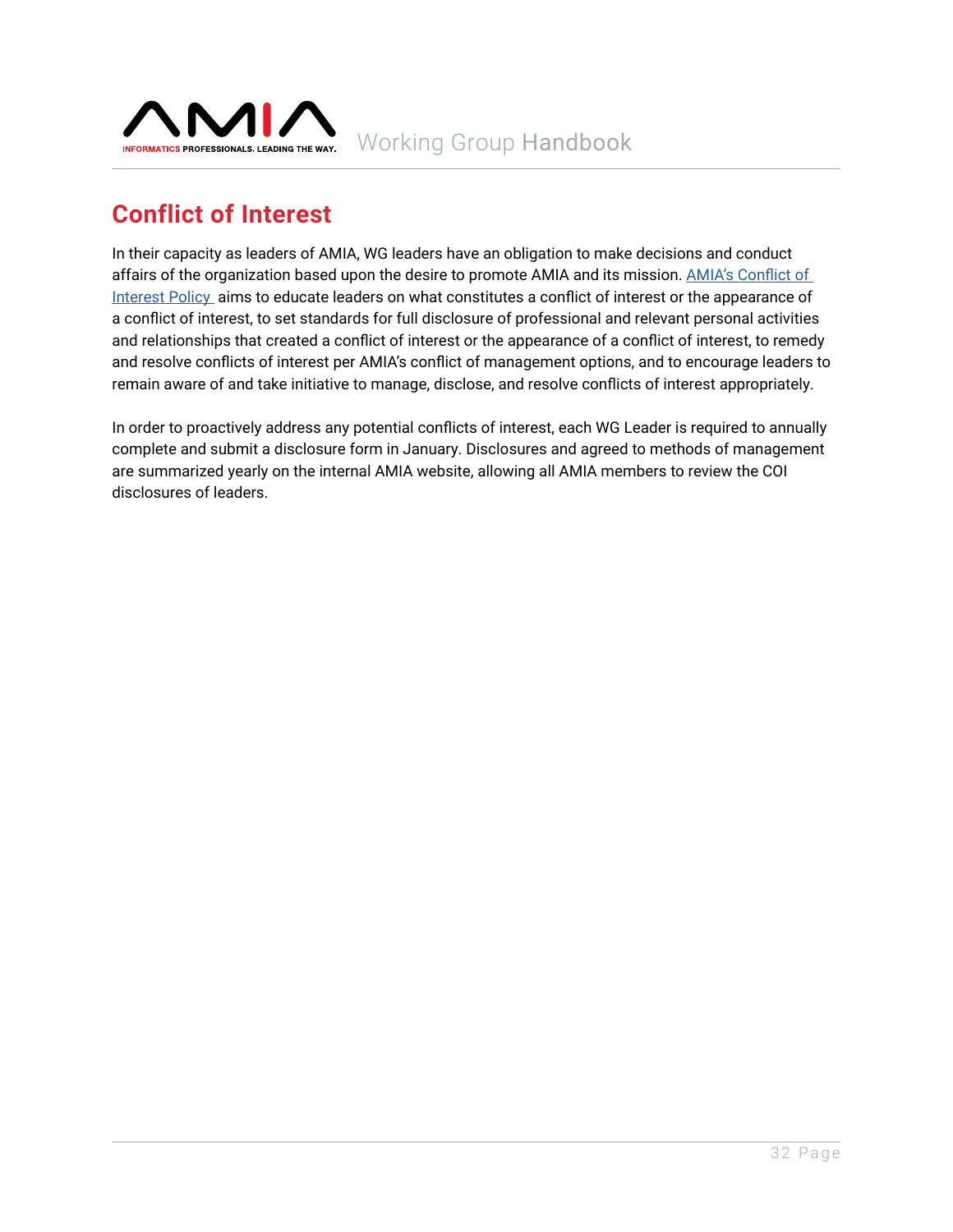<span id="page-32-0"></span>

# **Roles and Responsibilities**

Each WG must have a Chair and a Chair-Elect. Other leadership roles (i.e., Vice-Chair and Member-at-Large) are optional depending on, for example, WG size and needs. Expected responsibilities for each leadership role are described on the following page.

### **Working Group Chair-Elect/Chair/Past-Chair**

| <b>ACTIVITY</b>       | <b>AS CHAIR-ELECT</b>                                                                                 | <b>AS CHAIR</b>                                                                                                                                                                                                                                                                                                                                         | <b>AS PAST-CHAIR</b>                                                                                                                                               |
|-----------------------|-------------------------------------------------------------------------------------------------------|---------------------------------------------------------------------------------------------------------------------------------------------------------------------------------------------------------------------------------------------------------------------------------------------------------------------------------------------------------|--------------------------------------------------------------------------------------------------------------------------------------------------------------------|
| <b>Qualifications</b> | AMIA member for at                                                                                    | AMIA member for at least                                                                                                                                                                                                                                                                                                                                | AMIA member for at                                                                                                                                                 |
|                       | $\bullet$                                                                                             | two years.                                                                                                                                                                                                                                                                                                                                              | ٠                                                                                                                                                                  |
|                       | least two years.                                                                                      | $\bullet$                                                                                                                                                                                                                                                                                                                                               | least two years.                                                                                                                                                   |
|                       | Member of the WG for                                                                                  | Member of the WG for at                                                                                                                                                                                                                                                                                                                                 | Member of the WG for                                                                                                                                               |
|                       | at least one year.                                                                                    | least one year.                                                                                                                                                                                                                                                                                                                                         | at least one year.                                                                                                                                                 |
|                       | Recommended but not                                                                                   | Recommended but not                                                                                                                                                                                                                                                                                                                                     | Recommended but not                                                                                                                                                |
|                       | mandatory: Previous                                                                                   | mandatory: Previous                                                                                                                                                                                                                                                                                                                                     | mandatory: Previous                                                                                                                                                |
|                       | leadership position.                                                                                  | leadership position.                                                                                                                                                                                                                                                                                                                                    | leadership position.                                                                                                                                               |
| <b>Expectations</b>   | Learns best practices<br>of the role of chair.<br>Attends all training<br>sessions.<br>Assists Chair. | Attends assigned WG<br>meetings as an active,<br>prepared participant.<br>Plans, develops, and<br>$\bullet$<br>conducts meetings<br>assigned as critical to the<br>success of the WG.<br>Attends meetings and<br>membership events.<br>Serves its WG membership<br>by keeping them updated<br>on information, news, and<br>the progress of initiatives. | Assists and mentors<br>$\bullet$<br>Chair.<br>Actively engages<br>WG members in the<br>Mentorship program.<br>$\bullet$<br>Leadership training and<br>cultivation. |
| <b>Election</b>       | The term coincides with                                                                               | The term coincides with odd-                                                                                                                                                                                                                                                                                                                            | The term coincides with                                                                                                                                            |
|                       | even-numbered years.                                                                                  | numbered years.                                                                                                                                                                                                                                                                                                                                         | odd-numbered years.                                                                                                                                                |

#### **The Working Group Chair's journey begins as the Chair-Elect. A Chair's commitment is four years. [Table 2] Chair Term/Roles**

| l one year in theposition.<br>years in the position.<br>serve one year in the<br>position. | Term | The Chair-Elect shall | The Chair shall serve two | The Past-Chair shall serve |
|--------------------------------------------------------------------------------------------|------|-----------------------|---------------------------|----------------------------|
|--------------------------------------------------------------------------------------------|------|-----------------------|---------------------------|----------------------------|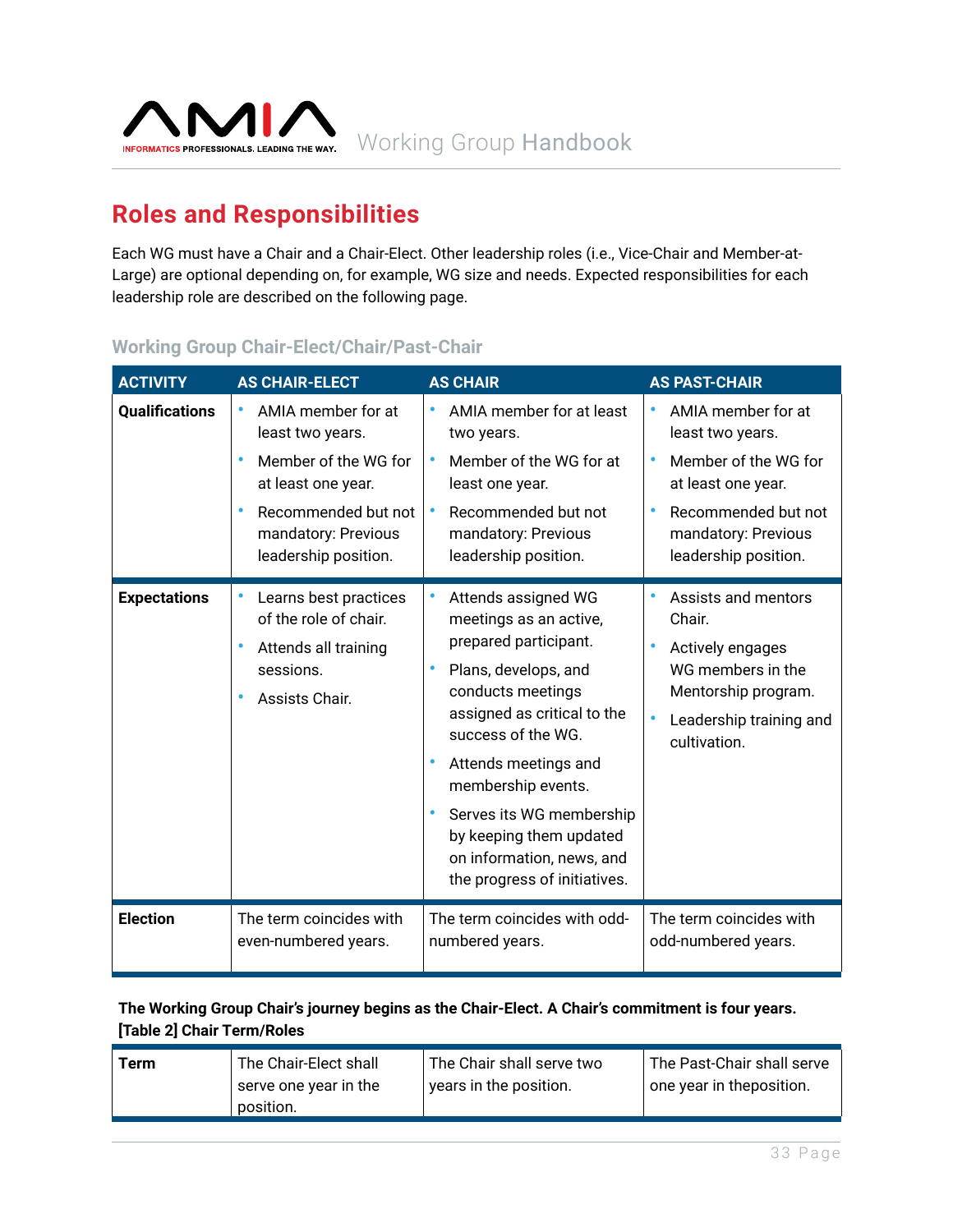

#### **[Diagram 6a] Chair-Elect through Past-Chair Role**



#### **Roles and Responsibilities**

- Attends all meetings at which Chair is present and other meetings as needed.
- Attends all training sessions (orientation, coaching, transition).
- Works closely with the Leadership Team to engage WG community members and grow WG membership.
- Assists the Chair as requested, delegates and participates in the activities and deliberations of the Leadership Team.
- Manages and ensures the accuracy of the metrics.

#### **[Diagram 6b] Chair-Elect through Past-Chair Role**



#### **Roles and Responsibilities**

- participates in WG Leadership Virtual Orientation training.
- Participates in monthly WGSC Leadership calls.
- Participates in the annual WG Communities Leaders meeting.
- Creates, reviews, submits quarterly activity reports.
- Creates, reviews, submits an annual review of the WG's Charter to determine if updates are necessary.
- Sets the agenda and leads planning calls and virtual and face-to-face meetings for their WG's leadership team and leads the team via ongoing related emails.
- Seeks the ideas, input, and advice of the leadership team, particularly the Past-Chair.
- Solicits ideas and participation from WG members for activities, topics, panelists, webinar presenters, etc.
- Communicates with the WG to promote the WG's and other AMIA activities, news, and calls for elections, and to solicit input for activities.
- Oversees the planning and submission of WG-sponsored workshop proposals. The Chair may delegate part or all of this process to one or more of the WG's other elected officers, but she or he is responsible for reviewing drafts and providing input, including for the final draft, and provides the final authority and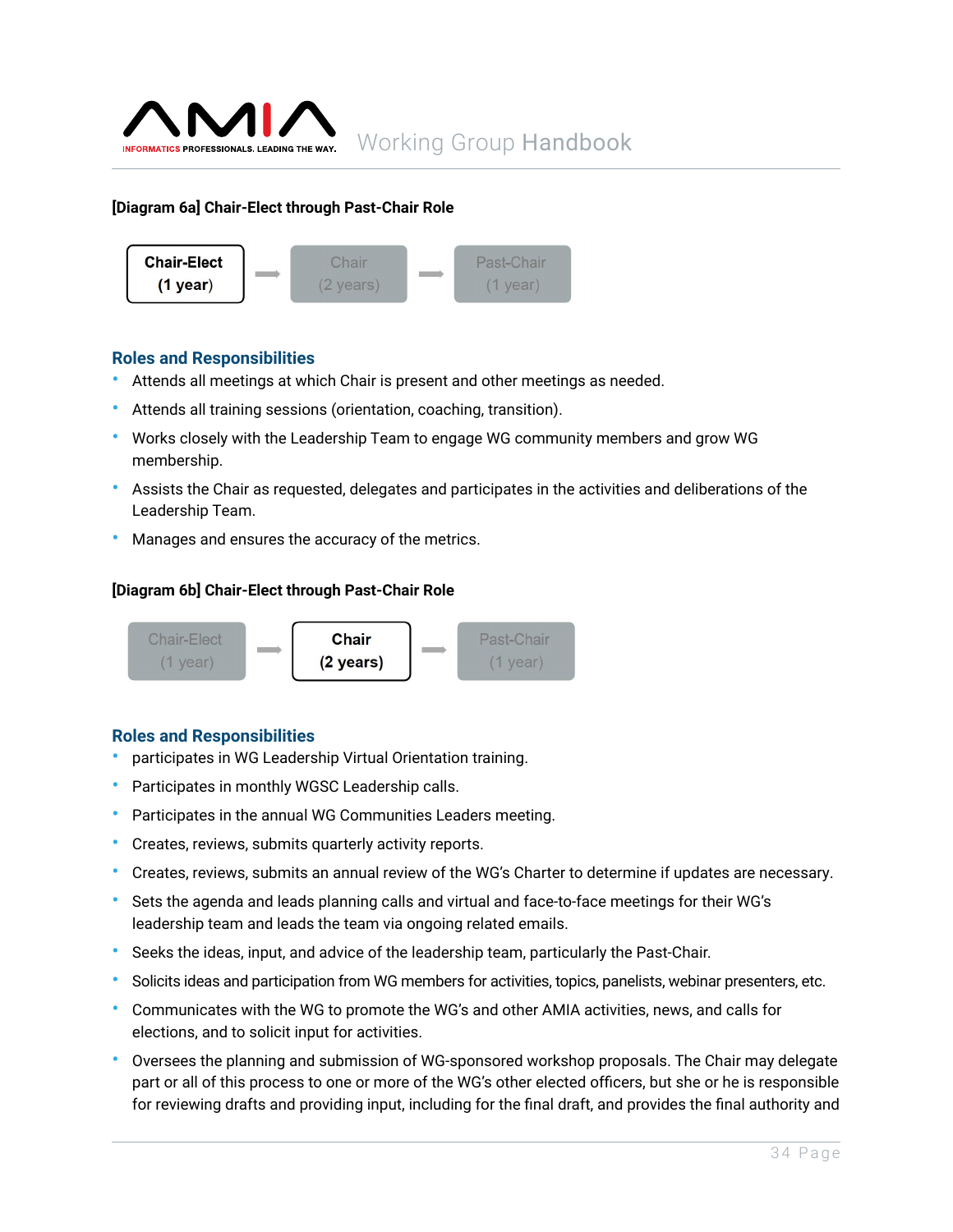

permission for other officers to submit.

- Oversees and submits WG-sponsored panels for the Symposium; the Chair may delegate part or all of this process to one or more of the WG's other elected officers, but she or he is responsible for reviewing drafts and providing input, including for the final draft, and provides the final authority and permission for other officers to submit.
- Coordinates, organizes, and executes WG-sponsored webinars.
- Coordinates, organizes, and executes other WG-sponsored activities (e.g., topical discussion conference calls; journal-club sessions; Networking Suite gatherings during Symposium; other ideas).
- Delegates specific tasks to the other WG leaders to the extent and in amounts appropriate for their roles in order to coordinate, organize, and execute WG activities.
- Works with the Vice-Chair and other WG leaders to determine if internal-to-the-WG committees should be formed to plan activities related to specific topics.
- In conjunction with the WG leadership team, appoints new WG positions (e.g. Communications/Web Liaison), if needed, and reports to the WGSC Chair regarding these positions.
- Collaborates, where possible, with leaders of other WGs to create and execute co-sponsored activities.
- Collaborates, where possible, with outside colleagues and stakeholders to plan and execute cosponsored activities.
- In conjunction with the WG's leadership team and/or WG members, sets the agenda for the WG's face-to-face meeting at Symposium; the Chair communicates the agenda to the WG in advance of Symposium (or delegates the communication), and hosts and leads the face-to-face meeting.
- The Chair, like all of a WG's leaders, is expected to participate in/attend the WG's planned activities whenever possible.
- During the period of WG elections, offers to converse with any interested members who are considering self-nomination to answer questions and discuss the experience.
- Mentors the Chair-Elect and Vice-Chair- during their year of serving as Elects. Seeks counsel of the Past-Chair.

#### **[Diagram 6c] Chair-Elect through Past-Chair Role**



#### **Roles and Responsibilities**

- Participates in monthly WG Leadership calls.
- Participates in the annual WG Leaders face-to-face breakfast meeting at the Annual Symposium.
- Mentors the Chair, Vice-Chair, the Elects, other leadership team members, and serves as their primary source of advice for the successful continuation of the WG.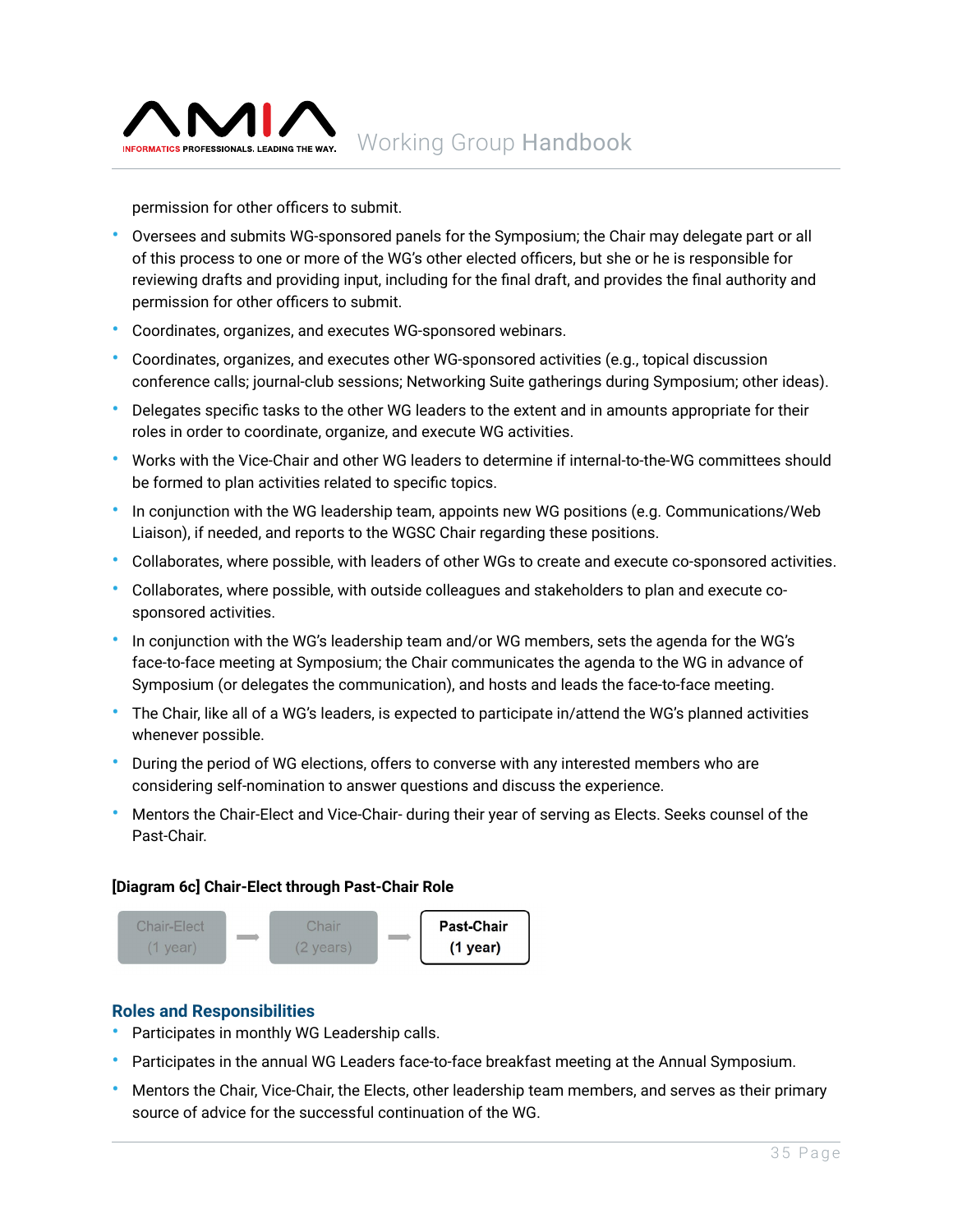<span id="page-35-0"></span>

- Actively seeks and matches volunteers to a role; recruits volunteers.
- Actively coordinates, mentors, and engages WG members in the AMIA Mentorship Program.
- Actively participate in their WG's leadership team calls, emails, and meetings.
- May, in conjunction with other leadership team members, conduct some of the communication with the WG to promote the WG's and other AMIA activities, news, and calls for elections, and to solicit input for activities.
- May, in conjunction with other leadership team members, oversee and submit WG-sponsored workshop proposals.
- May, in conjunction with other leadership team members, oversee and submit WG-sponsored panels for the Symposium.
- May, in conjunction with other leadership team members, coordinate, organize, and execute WGsponsored webinars.
- May, in conjunction with other leadership team members, coordinate, organize, and execute other WGsponsored activities.
- Past-Chairs, like all of a WG's leaders, are expected to participate in and attend the WG's planned activities whenever possible.
- During the period of WG elections, offers to converse with any interested members who are considering self-nomination to answer questions and discuss the experience.
- Should the current Chair have to resign or vacate her or his position for any reason, the Past- Chair immediately resumes the Chair position as Interim Chair. She or he works with the WGSC Chair, in conjunction with the WG's other leaders, to determine if another person should be appointed Chair for the remainder of the term, or if she or he will serve until the next election, and how/when during that election and on-boarding cycle of the officers the transition will occur.

#### **Working Group Vice-Chair**

#### **Qualifications**

- AMIA member for at least two years.
- Member of the WG for at least one year.

#### **Expectations**

The Vice-Chair shall participate in the activities and deliberations of the leadership team as necessary and carry out related activities as requested by the Chair. The Vice-Chair will also assist in WG recruitment and AMIA nonmember engagement.

#### **Election**

The term coincides with even-numbered years.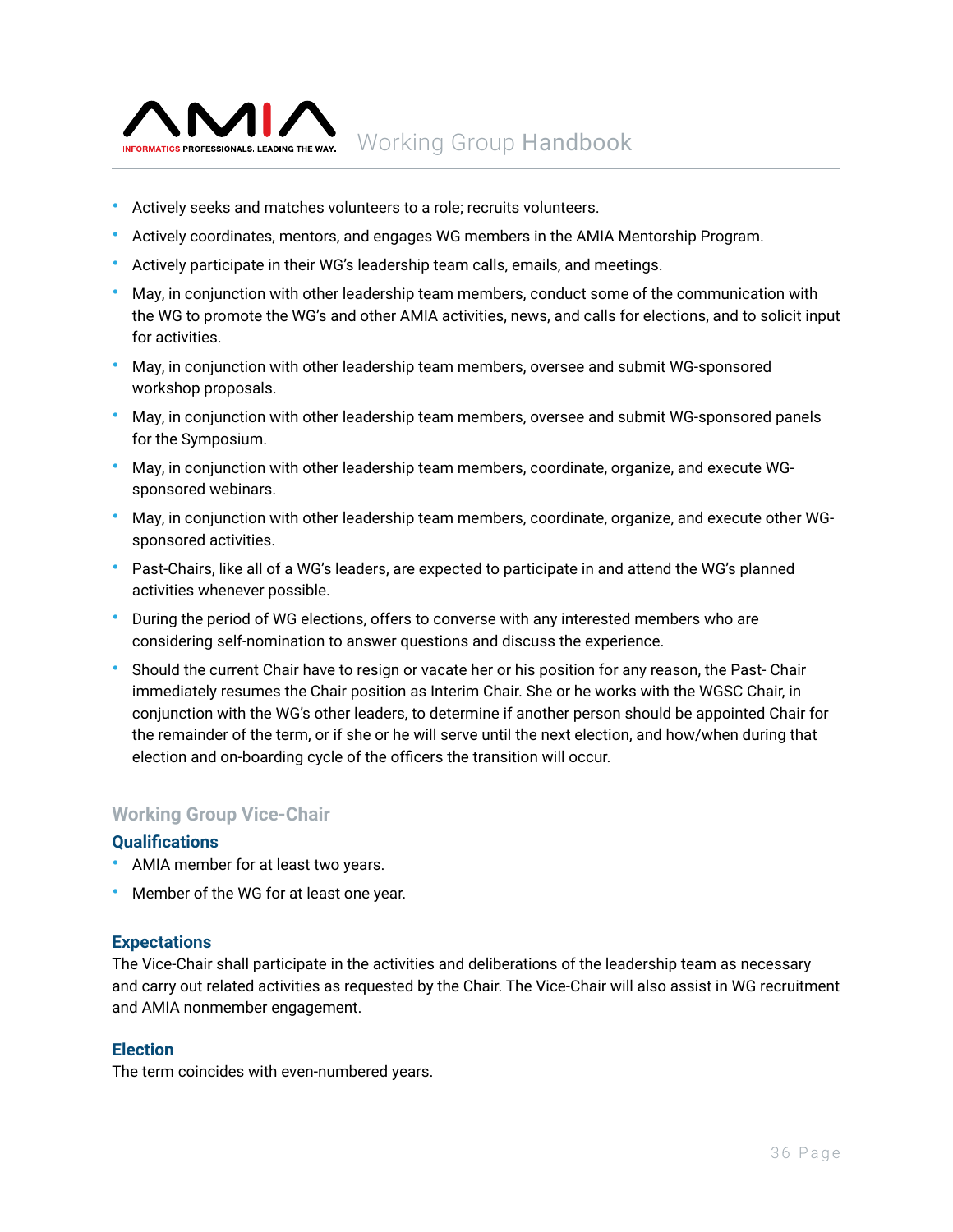<span id="page-36-0"></span>

#### **Term**

The Vice-Chair shall serve two years in the position.

#### **Roles and Responsibilities**

- Participates in virtual orientation training.
- Participates in monthly WG Leadership calls.
- Participates in the annual WG Leaders face-to-face breakfast meeting at the Annual Symposium.
- Actively engages in activities that culminate in WG membership growth.
- Manages and actively engages with AMIA nonmembers as well as the WG members.
- Assists the Chair in preparation of activity reports and other accountabilities.
- Although the Chair is ultimately responsible for ensuring that activities are executed and activity metrics are met, the Vice-Chair will assist the Chair in carrying out tasks necessary to do so.
- Actively participates in their WG's leadership team planning calls, emails, and meetings.
- In conjunction with the Chair, coordinates, organizes, and executes WG-sponsored webinars.
- In conjunction with the Chair, coordinates, organizes, and executes other WG-sponsored activities (e.g., topical discussion conference calls; journal-club sessions; Networking Suite gatherings during Symposium; other ideas).
- In conjunction with the Chair, delegates specific tasks to the other WG leaders to the extent and in amounts that are appropriate for their roles in order to coordinate, organize, and execute WG activities.
- Solicits ideas and participation from WG members for activities, topics, panelists, webinar presenters, etc.
- In a coordinated fashion with the Chair, communicates with the WG to promote the WG's and other AMIA activities, news, and calls for elections, and to solicit input for activities.
- Collaborates, where possible, with other WG leaders to create and execute co-sponsored activities.
- Collaborates, where possible, with outside colleagues and stakeholders to plan and execute cosponsored activities.
- Expected to participate in and attend the WG's planned activities whenever possible.
- During the period of WG elections, offers to converse with any interested members who are considering self-nomination to answer questions and discuss the experience.

#### **Working Group Member-at-Large**

#### **Qualifications**

- AMIA member for two years
- Interested and active in the WG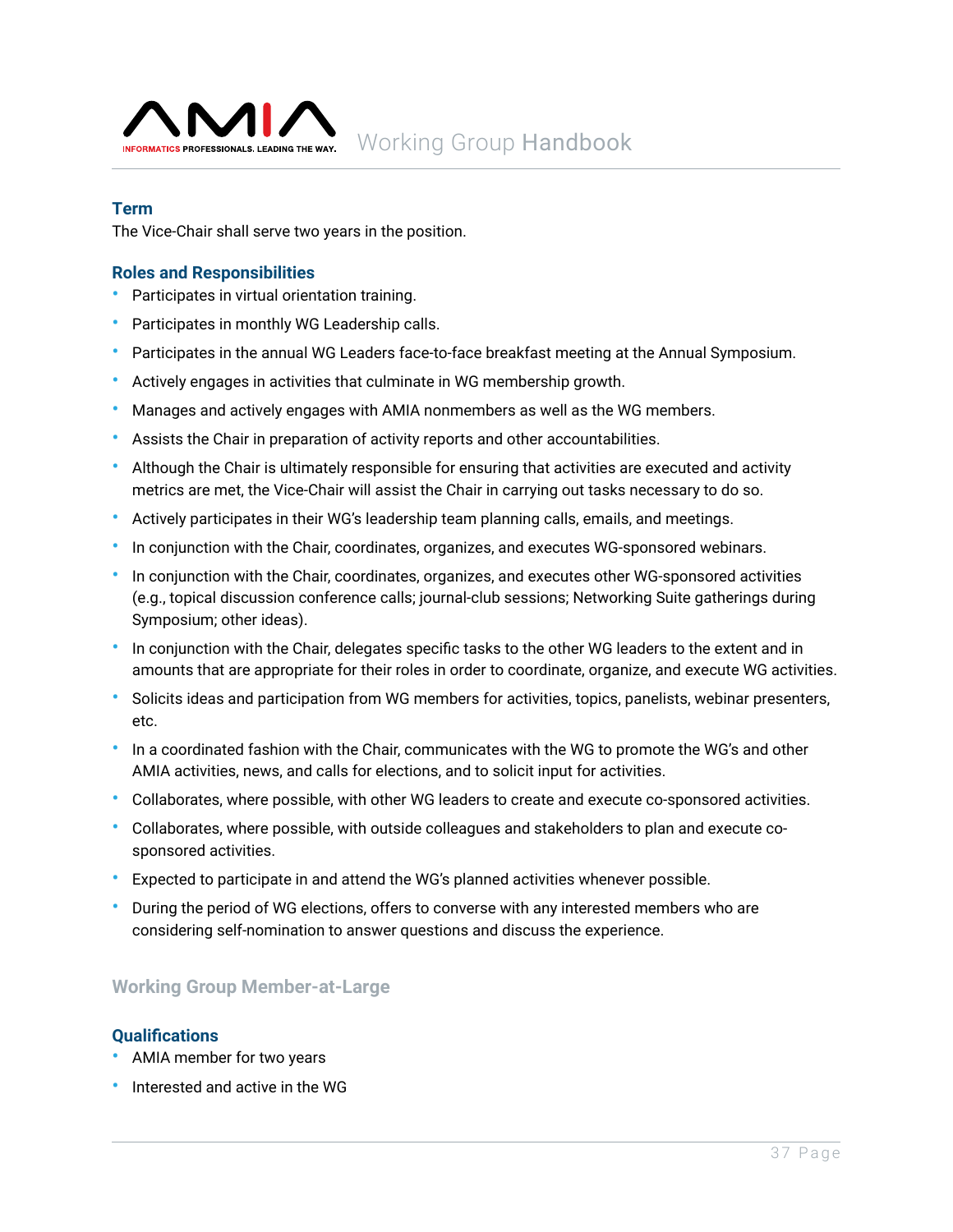<span id="page-37-0"></span>

#### **Election**

The term coincides with even-numbered years.

#### **Term**

The Member-at-Large shall serve two years in the position.

#### **Roles and Responsibilities**

- Take on a specific designated annual task or tasks for the WG. The Chair may delegate other tasks to the Members-at-Large as agreed.
- Participate in all of their WG leadership calls, emails, and meetings.
- Attend orientation training.
- Participate in the annual WG Leaders face-to-face breakfast meeting.
- Participate in/attend the WG's planned activities whenever possible.

#### **Working Group Content Administrator**

#### **Qualifications**

- Basic knowledge of HTML and other web interfaces.
- Basic knowledge of AMIA's community platform and general website.

#### **Expectations**

The Content Administrator will attend leadership meetings and work closely with the chair to keep WG pages updated in a timely fashion. This person will also work with the WG membership to gather any and all content necessary for publishing to the WG pages.

#### **Election**

The Content Administrator position will be elected in odd-numbered years during the normal WG election cycle unless otherwise noted.

#### **Term**

The Content Administrator will serve a two-year term.

#### **Roles and Responsibilities**

- Works with WG leadership to determine strategy for using AMIA's platforms to promote WG activities (i.e., AMIA Connect, WG Public Web Pages, meeting websites).
- Works with AMIA staff to build out AMIA connect and public-facing web pages for the WG.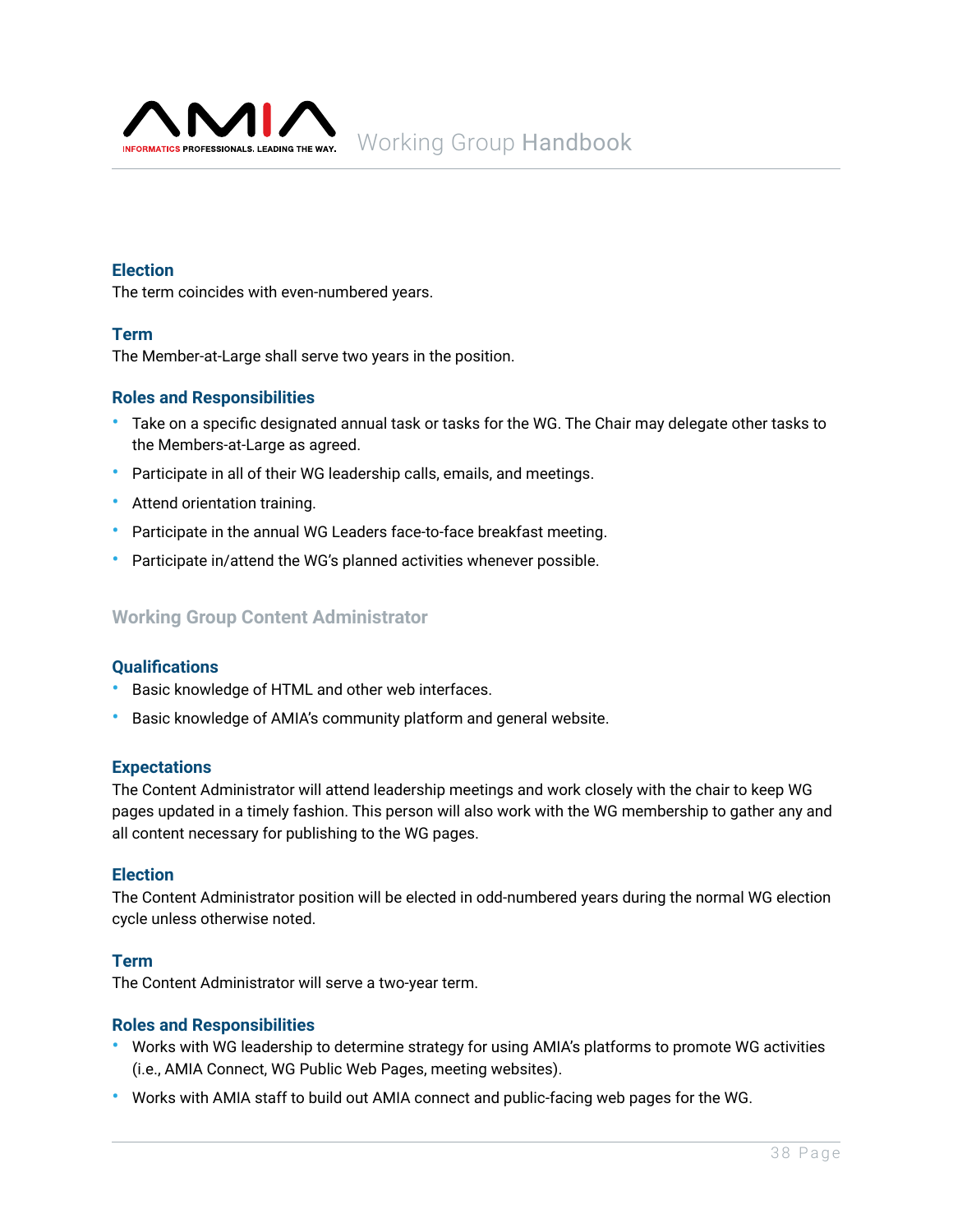<span id="page-38-0"></span>

• Works with WG membership as necessary to gather content for building out sections of the website (i.e., headshots, meeting CFP, video files).

### **Working Group Meeting Minutes Scribe and Archivist**

#### **Qualifications**

- AMIA member for at least one year. Proficient in MS Word.
- Preferably proficient in MS Excel and MS PowerPoint.

#### **Expectations**

- Be available for every face-to-face or virtual meeting to record minutes.
- Ensure all meeting minutes have been uploaded to AMIA Connect WG community library and announced to membership of their availability.

#### **Election**

The Meeting Minutes Scribe and Archivist position will be elected in odd-numbered years during the normal WG election cycle unless otherwise noted.

#### **Term**

The Meeting Minutes Scribe and Archivist will serve a two-year term.

#### **Roles and Responsibilities**

- Record minutes of face-to-face and virtual meetings (in and outside AMIA Connect) of the leadership team.
- Archive minutes in the AMIA Connect WG library and post their availability to community members.
- Participate in the activities and deliberations of the leadership team as necessary.

#### **Working Group Secretary**

#### **Qualifications**

- AMIA member for at least one year. Proficient in MS Word.
- Preferably proficient in MS Excel and MS PowerPoint.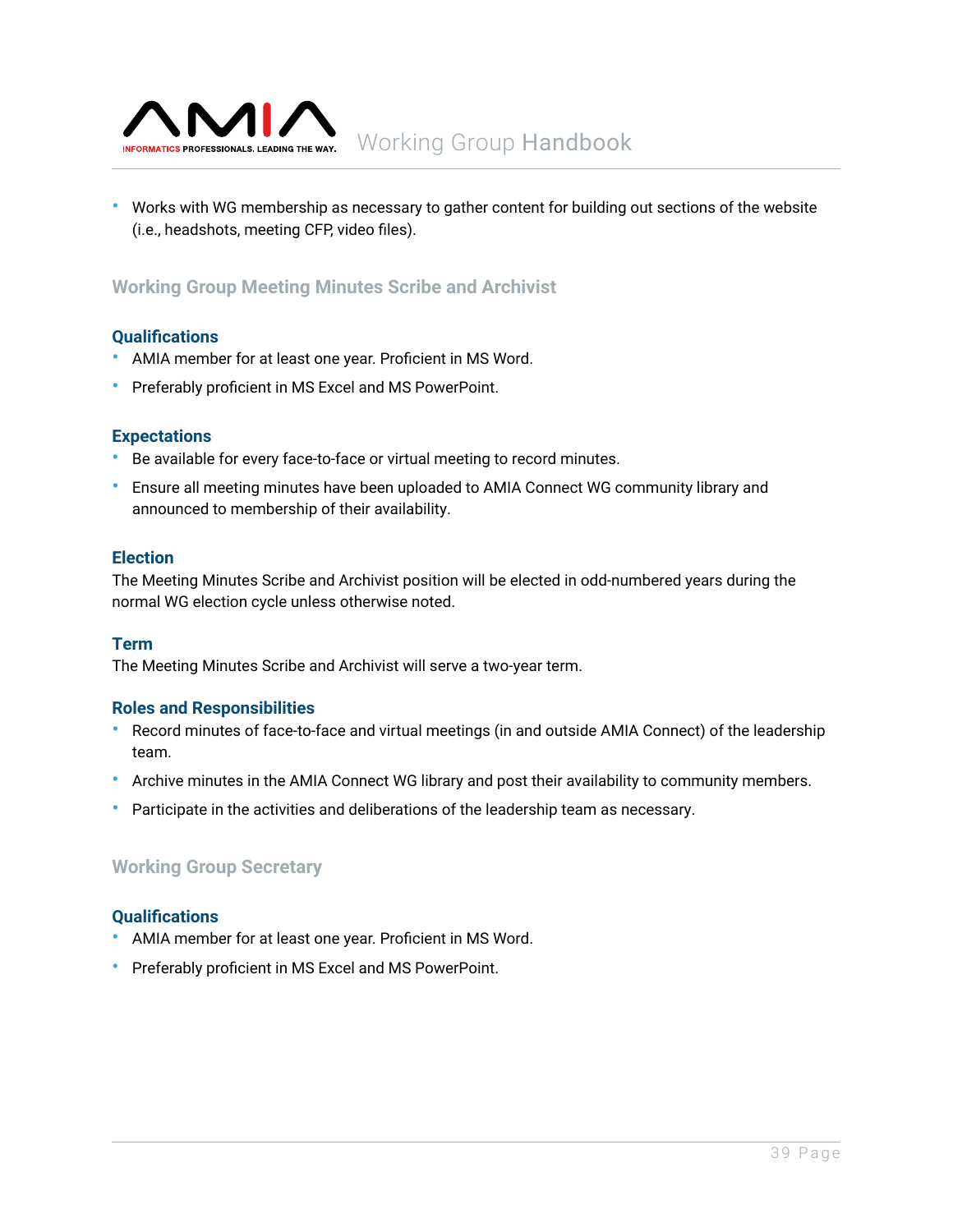<span id="page-39-0"></span>

#### **Expectations**

- Shall coordinate with Scribe to be available when Scribe is unavailable to record minutes of face- toface and virtual meetings (in and outside AMIA Connect) of the leadership team.
- Shall be available to the leadership team in the development of materials and reporting.

#### **Election**

The Secretary position will be elected in odd-numbered years during the normal WG election cycle unless otherwise noted.

#### **Term**

The Secretary will serve a two-year term.

#### **Roles and Responsibilities**

- Shall assist in recording minutes of face-to-face and virtual meetings (in and outside AMIA Connect) of the leadership team.
- Shall participate in the activities and deliberations of the leadership team as necessary.
- Assist leadership team in development of presentations, reporting, etc.

#### **Staff Accountability and Support**

Turnaround time on requests is normally 24-72 hours and up to 1-2 weeks on more comprehensive requests. For requests to update the AMIA website, simple requests can normally be taken care of in a few days, but more complex requests will need to be scheduled.

[SEE APPENDIX GV- L: Staff Support Services](https://amia.org/about-amia/amia-staff)